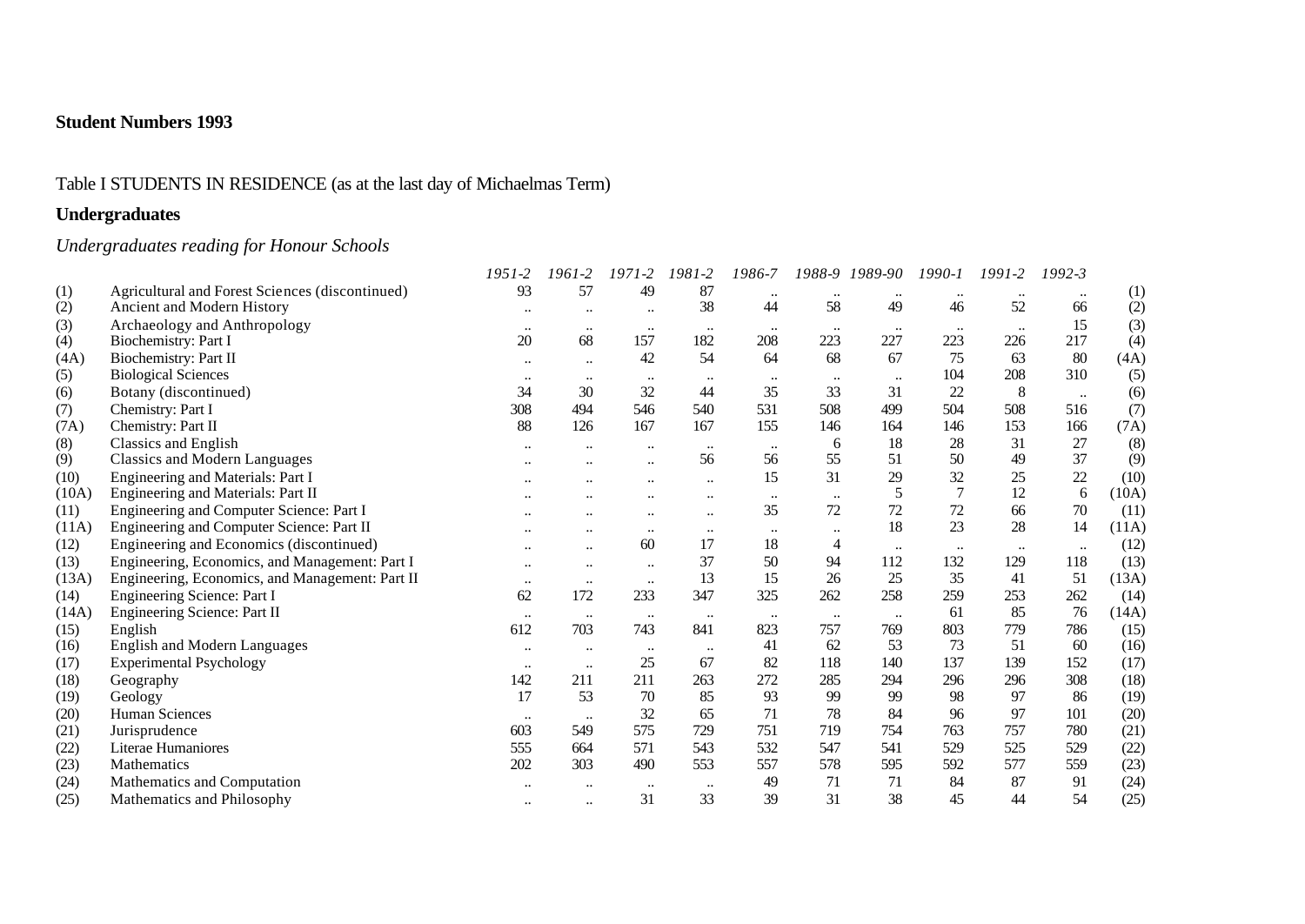## Table I - Undergraduates (*continued*)

|       |                                                | 1951-2           | 1961-2    | $1971 - 2$       | 1981-2    | 1986-7 | 1988-9    | 1989-90 | 1990-1 | 1991-2 | 1992-3    |       |
|-------|------------------------------------------------|------------------|-----------|------------------|-----------|--------|-----------|---------|--------|--------|-----------|-------|
| (26)  | Metallurgy: Part I                             | $\bullet\bullet$ | 27        | 43               | 44        | 44     | 61        | 65      | 63     | 63     | 66        | (26)  |
| (26A) | Metallurgy: Part II                            | $\ddotsc$        | 10        | 11               | 18        | 12     | 13        | 15      | 17     | 20     | 18        | (26A) |
| (27)  | Metallurgy, Economics, and Management: Part I  | $\ddotsc$        | $\ddotsc$ | $\bullet\bullet$ | 8         | 18     |           |         | 10     | 9      | 9         | (27)  |
| (27A) | Metallurgy, Economics, and Management: Part II | $\bullet\bullet$ | $\cdots$  | $\bullet\bullet$ |           | 4      |           |         |        | 3      | 5         | (27A) |
| (28)  | Modern History                                 | 1,037            | 1,016     | 826              | 894       | 801    | 858       | 896     | 888    | 902    | 897       | (28)  |
| (29)  | Modern History and Economics                   |                  | $\ddotsc$ | 75               | 76        | 49     | 43        | 38      | 39     | 29     | 24        | (29)  |
| (30)  | Modern History and English                     | $\ddotsc$        | $\ddotsc$ | $\bullet\bullet$ | $\cdots$  |        | $\ddotsc$ |         |        | 18     | 30        | (30)  |
| (31)  | Modern History and Modern Languages            | $\ddotsc$        | $\ddotsc$ | 81               | 61        | 50     | 68        | 50      | 62     | 59     | 54        | (31)  |
| (32)  | Modern Languages                               | 672              | 711       | 679              | 722       | 654    | 654       | 670     | 638    | 645    | 623       | (32)  |
| (33)  | Music                                          | 42               | 64        | 84               | 137       | 145    | 153       | 152     | 155    | 154    | 154       | (33)  |
| (34)  | <b>Oriental Studies</b>                        | 14               | 61        | 89               | 76        | 123    | 144       | 126     | 141    | 132    | 138       | (34)  |
| (35)  | Philosophy and Modern Languages                | $\bullet\bullet$ | $\ddotsc$ | $\bullet\bullet$ | 49        | 50     | 62        | 58      | 63     | 63     | 59        | (35)  |
| (36)  | Philosophy, Politics, and Economics            | 631              | 795       | 753              | 845       | 878    | 925       | 930     | 931    | 918    | 899       | (36)  |
| (37)  | Philosophy and Theology                        | $\ddotsc$        | $\ddotsc$ | 27               | 40        | 53     | 50        | 43      | 40     | 43     | 57        | (37)  |
| (38)  | Physics                                        | 197              | 427       | 489              | 532       | 538    | 525       | 514     | 497    | 502    | 501       | (38)  |
| (39)  | Physics and Philosophy                         | $\ddotsc$        | $\ddotsc$ | 16               | 20        | 17     | 22        | 33      | 36     | 40     | 39        | (39)  |
| (40)  | Physiological Sciences                         | 288              | 249       | 377              | 310       | 301    | 307       | 319     | 339    | 338    | 334       | (40)  |
| (41)  | Psychology, Philosophy, and Physiology         | 34               | 76        | 179              | 110       | 100    | 121       | 109     | 116    | 125    | 114       | (41)  |
| (42)  | Pure and Applied Biology (discontinued)        | $\ddotsc$        | $\ddotsc$ | $\bullet\bullet$ | $\ddotsc$ | 143    | 176       | 179     | 113    | 47     | $\ddotsc$ | (42)  |
| (43)  | Theology                                       | 143              | 192       | 153              | 192       | 177    | 170       | 188     | 185    | 180    | 187       | (43)  |
| (44)  | Zoology (discontinued)                         | 62               | 98        | 125              | 173       | 105    | 110       | 123     | 98     | 49     | $\ddotsc$ | (44)  |
|       | Sub-Total                                      | 5,856            | 7,156     | 8,041            | 9,073     | 9,123  | 9,407     | 9,582   | 9,775  | 9,725  | 9,767     |       |
|       |                                                |                  |           |                  |           |        |           |         |        |        |           |       |

# *Other Undergraduates*

|      |                                                               | 1951-2           | 1961-2    | 1971-2  | 1981-2       | 1986-7       | 1988-9    | 1989-90   | 1990-1       |           | 1991-2 1992-3 |      |
|------|---------------------------------------------------------------|------------------|-----------|---------|--------------|--------------|-----------|-----------|--------------|-----------|---------------|------|
| (45) | Clinical Medical Students reading for the Oxford<br>BM. B.Ch. | 83               | 62        | 147     | 247          | 306          | 286       | 292       | 279          | 293       | 289           | (45) |
| (46) | Clinical Medical Students reading for the degrees of          |                  |           |         |              |              |           |           |              |           |               |      |
|      | other universities                                            | $\bullet\bullet$ | $\cdots$  | 21      | $\cdot\cdot$ | $\cdots$     | $\ddotsc$ | $\cdots$  |              | $\ddotsc$ | $\cdots$      | (46) |
| (47) | Bachelor of Fine Art                                          | $\bullet\bullet$ | $\ddotsc$ | $\cdot$ | 57           | 49           | 47        | 50        | 52           | 55        | 58            | (47) |
| (48) | Certificate in Fine Art (discontinued)                        | $\bullet\bullet$ | $\ddotsc$ | 66      | $\cdot$      | $\cdot\cdot$ | $\ddotsc$ | $\ddotsc$ | $\ddotsc$    | $\ddotsc$ | $\ddotsc$     | (48) |
| (49) | Pass Degrees                                                  | 32               | 38        | 8       |              |              | $\ddotsc$ | $\ddotsc$ | $\cdot\cdot$ | $\ddotsc$ |               | (49) |
| (50) | Special Diploma in Social Studies                             | $\cdot\cdot$     | $\cdots$  | 18      |              |              |           |           | 13           | 14        | 29            | (50) |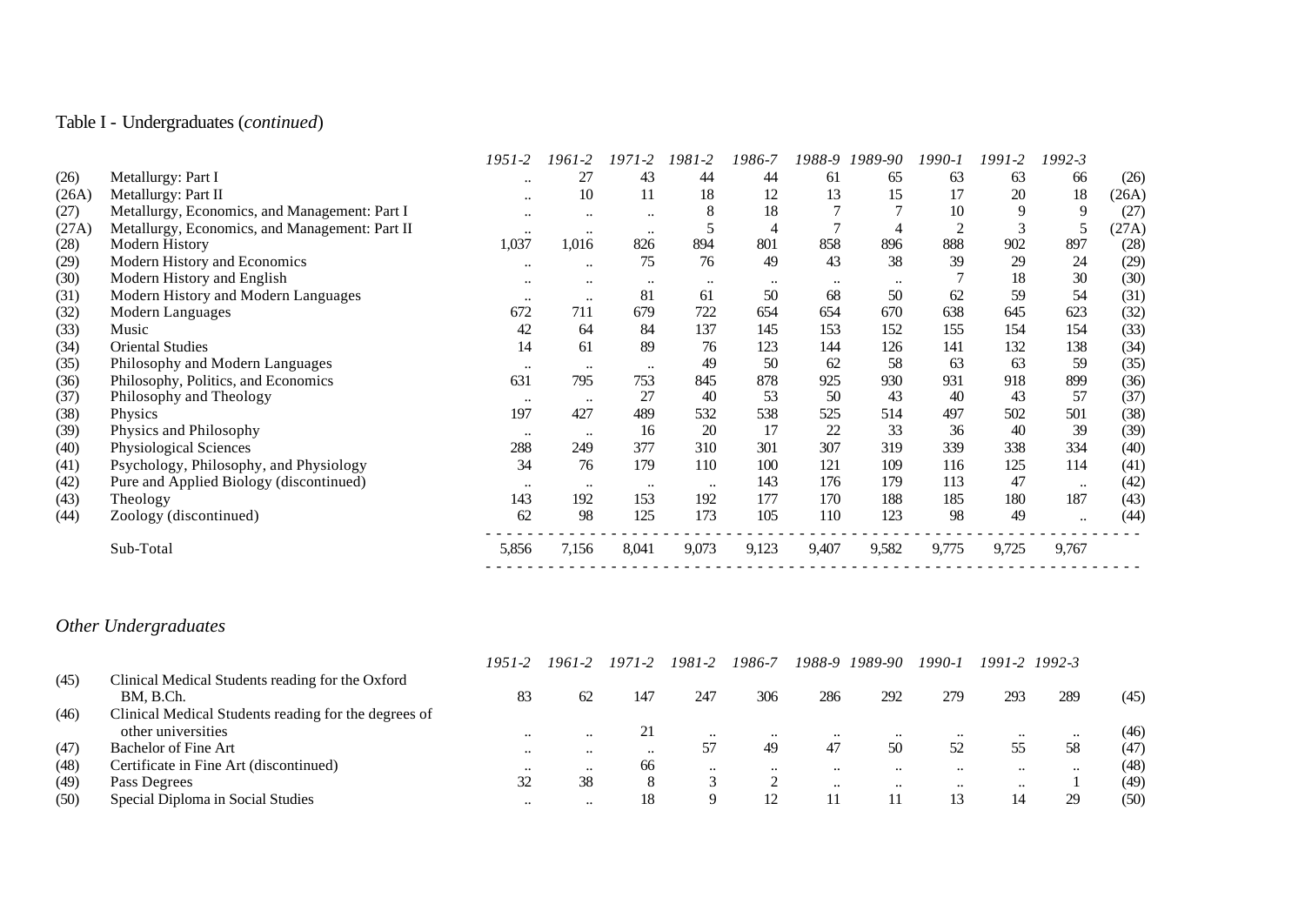## Table I (*continued*)

## Other Undergraduates (*continued*)

|      |                                          | $1951 - 2$ | 1961-2               | 1971-2        | 1981-2    | 1986-7       |           | 1988-9 1989-90 | $1990 - 1$ |        | 1991-2 1992-3  |      |
|------|------------------------------------------|------------|----------------------|---------------|-----------|--------------|-----------|----------------|------------|--------|----------------|------|
| (51) | Special Diploma in Social Administration | $\cdots$   |                      |               |           | $\cdot\cdot$ | $\ddotsc$ | $\ddotsc$      |            |        | $\overline{4}$ | (51) |
| (52) | Diploma in Legal Studies                 | $\cdots$   | $\cdots$             | $\cdot \cdot$ | $\ddotsc$ |              |           |                |            |        | ◠              | (52) |
| (53) | Foreign Service Course                   | 63         | 55                   | 14            | 26        | 22           | 30        | 33             | 34         | 30     | 30             | (53) |
| (54) | Hong Kong Probationary Administrators    | $\cdots$   | $\ddotsc$            | $\cdot \cdot$ | 14        | 12           | 14        | 12             | 14         | 14     | 10             | (54) |
| (55) | No Oxford qualification                  | $\cdots$   | $\ddot{\phantom{0}}$ | $\cdot \cdot$ |           | 10           | 12        | 19             | 40         | 43     | $74*$          | (55) |
| (56) | <b>Visiting Students</b>                 | $\cdots$   | $\ddot{\phantom{0}}$ | $\cdot \cdot$ | $\cdots$  | 188          | 194       | 170            | 153        | 149    | 159†           | (56) |
|      | Sub-Total                                | 178        | 155                  | 274           | 363       | 607          | 598       | 593            | 592        | 601    | 656            |      |
|      | <b>Total Undergraduates</b>              | 6.034      | 7.311                | 8.315         | 9,436     | 9.730        | 10.005    | 10.175         | 10.367     | 10.326 | 10.423         |      |
|      |                                          |            |                      |               |           |              |           |                |            |        |                |      |

# **Postgraduates** (for detailed distribution by subject in 1992-3, see Table III)

|      |                                                                                           | 1951-2    | 1961-2    | $1971 - 2$ | 1981-2 | 1986-7  | 1988-9    | 1989-90              | 1990-i | 1991-2    | 1992-3    |      |
|------|-------------------------------------------------------------------------------------------|-----------|-----------|------------|--------|---------|-----------|----------------------|--------|-----------|-----------|------|
| (57) | <b>Higher Degrees</b>                                                                     | 784       | 1.143     | 2,346      | 2,634  | 3,180   | 3,241     | 3,332                | 3,556  | 3,687     | 4,112     | (57) |
| (58) | Diplomas                                                                                  | 61        | 129       | 169        | 61     | 72      | 76        | 64                   | 80     | 65        | 39        | (58) |
| (59) | Certificate in Education                                                                  | 166       | 196       | 271        | 160    | 132     | 133       | 146                  | 185    | 204       | 200       | (59) |
| (60) | Recognised Students                                                                       | $\ddotsc$ | $\ddotsc$ | 19         | 13     | 10      | 13        | 15                   | 8      | 6         | 19        | (60) |
| (61) | No Degree or Diploma                                                                      | 48        | 23        | 55         | 9      | $\cdot$ | $\ddotsc$ | $\ddot{\phantom{0}}$ |        | $\ddotsc$ | $\ddotsc$ | (61) |
|      | <b>Total Postgraduates</b>                                                                | 1,059     | 1.491     | 2.860      | 2.877  | 3,394   | 3,463     | 3,557                | 3,829  | 3,962     | 4,171     |      |
|      | <b>Grand Total</b>                                                                        | 7,093     | 8.802     | 11.175     | 12.313 | 13,124  | 13,468    | 13,732               | 14.196 | 14,288    | 14.594    |      |
|      | Pre-clinical medical students <i>included</i> under Undergraduates                        |           |           |            |        |         |           |                      |        |           |           |      |
|      | reading for Honour Schools, above. (Numbers for 1961-2 and<br>earlier are not available.) | $\ddotsc$ | $\ddotsc$ | 294        | 293    | 289     | 287       | 292                  | 305    | 303       | 294‡      |      |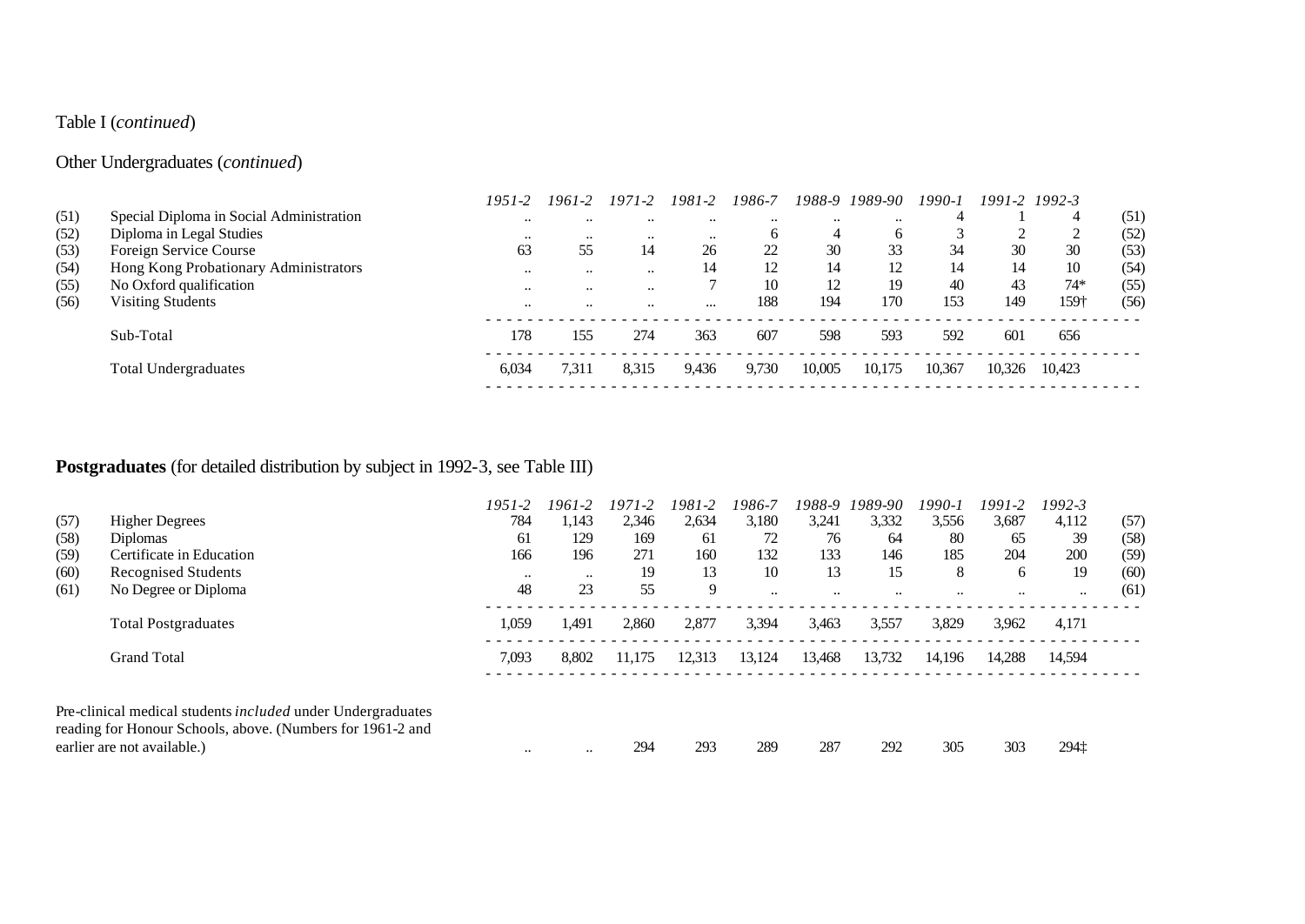*Note: non-resident students*. In addition there are 456 non-resident undergraduates: of these 304 are linguists, most of whom are spending a year abroad. There are 449 non-resident postgraduates working for their degrees and 449 postgraduates suspended or whose theses are being examined (of these 268 are in Arts, 181 in Science).

In past years matriculated students not following any specific Oxford course have been classified as either undergraduate (No Oxford Qualification) or postgraduate (No Degree or Diploma). It is thought that this approximate distinction is no longer appropriate and all such students are now classified as undergraduates in these tables.

\* 56 in Arts and Social Studies, 18 in Science. 28 are Erasmus students.

† 123 in Arts and Social Studies, 36 in Science.

‡ 293 in Physiological Sciences, l in PPP.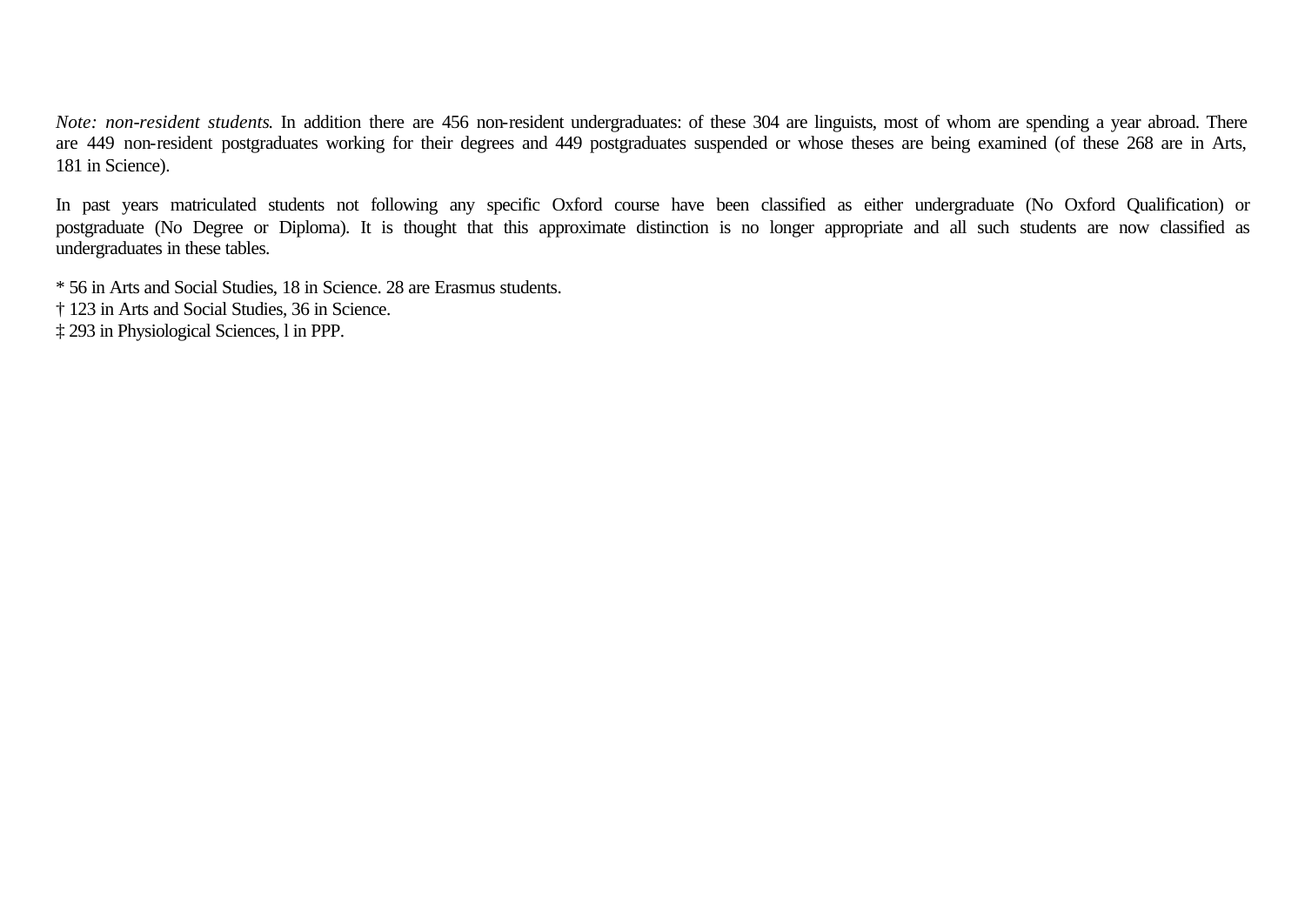## Table IIa DIVISION BETWEEN UNDERGRADUATES AND POSTGRADUATES, ARTS AND SCIENCE *All Students*

|         |         |        |         |        |                              |            | <b>Students</b><br><i>out of</i><br>Residence | Total<br>all<br><b>Students</b> |
|---------|---------|--------|---------|--------|------------------------------|------------|-----------------------------------------------|---------------------------------|
|         | 1979-80 | 1988-9 | 1989-90 | 1990-1 | 1991-2                       | $1992 - 3$ | $1992 - 3$                                    | $1992 - 3$                      |
| Arts    | 5,718   | 5,881  | 5,926   | 6,005  | 5,938                        | 6,043      | 406                                           | 6,449                           |
| Science | 3,661   | 4,124  | 4,249   | 4,362  | 4,388                        | 4,380      | 50                                            | 4,430                           |
| Total   | 9,379   | 10,005 | 10,175  | 10,367 | 10,326                       | 10.423     | 456                                           | 10,879                          |
| Arts    | 1.873   | 2,072  | 2,084   | 2,209  | 2,241                        | 2.397      | 641                                           | 3,038                           |
| Science | 1,102   | 1,391  | 1,473   | 1,620  | 1,721                        | 1,774      | 257                                           | 2,031                           |
| Total   | 2,975   | 3,463  | 3,557   | 3,829  | 3,962                        | 4,171      | 898                                           | 5,069                           |
| Arts    | 7,591   | 7,953  | 8,010   | 8,214  | 8,179                        | 8,440      | 1.047                                         | 9,487                           |
| Science | 4,763   | 5,515  | 5,722   | 5,982  | 6,109                        | 6,154      | 307                                           | 6,461                           |
| Total   | 12,354  | 13,468 | 13,732  | 14,196 | 14,288                       | 14.594     | 1,354                                         | 15,948                          |
|         |         |        |         |        | <b>Students in Residence</b> |            |                                               |                                 |

#### *Home and Other EC Countries*

|                 |         |         |        |                              |            |            |            | <b>Students</b><br><i>out of</i> | Total<br>all    |
|-----------------|---------|---------|--------|------------------------------|------------|------------|------------|----------------------------------|-----------------|
|                 |         |         |        | <b>Students in Residence</b> |            |            |            | Residence                        | <b>Students</b> |
|                 |         | 1979-80 | 1988-9 | 1989-90                      | $1990 - 1$ | $1991 - 2$ | $1992 - 3$ | $1992 - 3$                       | 1992-3          |
| Undergraduates: | Arts    | 5,399   | 5,384  | 5,446                        | 5,534      | 5,493      | 5,593      | 397                              | 5,990           |
|                 | Science | 3,593   | 3,924  | 4,049                        | 4,163      | 4,178      | 4,181      | 49                               | 4,230           |
|                 | Total   | 8,992   | 9,308  | 9,495                        | 9,697      | 9,671      | 9,774      | 446                              | 10,220          |
| Postgraduates:  | Arts    | 1,255   | 1,211  | 1,212                        | 1,329      | 1,369      | 1,464      | 350                              | 1,814           |
|                 | Science | 804     | 1,033  | 1,085                        | 1,196      | 1,267      | 1,314      | 192                              | 1,506           |
|                 | Total   | 2,059   | 2,244  | 2,297                        | 2,525      | 2,636      | 2,778      | 542                              | 3,320           |
| Total:          | Arts    | 6,654   | 6,595  | 6,658                        | 6,863      | 6,862      | 7,057      | 747                              | 7,804           |
|                 | Science | 4,397   | 4,957  | 5,134                        | 5,359      | 5,445      | 5,495      | 241                              | 5,736           |
|                 | Total   | 11,051  | 11,552 | 11,792                       | 12,222     | 12,307     | 12,552     | 988                              | 13,540          |

### *Overseas Students (excluding EC)*

|                 |         |         |            | <b>Students in Residence</b> |            |            |            | <b>Students</b><br><i>out of</i><br>Residence | Total<br>all<br><b>Students</b> |
|-----------------|---------|---------|------------|------------------------------|------------|------------|------------|-----------------------------------------------|---------------------------------|
|                 |         | 1979-80 | 1988-9     | 1989-90                      | $1990 - 1$ | $1991 - 2$ | $1992 - 3$ | $1992 - 3$                                    | $1992 - 3$                      |
| Undergraduates: | Arts    | 319     | 497        | 480                          | 471        | 445        | 450        | 9                                             | 459                             |
|                 | Science | 68      | <b>200</b> | 200                          | 199        | 210        | 199        |                                               | <b>200</b>                      |
|                 | Total   | 387     | 697        | 680                          | 670        | 655        | 649        | 10                                            | 659                             |
| Postgraduates:  | Arts    | 618     | 861        | 872                          | 880        | 872        | 933        | 291                                           | 1,224                           |
|                 | Science | 298     | 358        | 388                          | 424        | 454        | 460        | 65                                            | 525                             |
|                 | Total   | 916     | 1,219      | 1,260                        | 1,304      | 1,326      | 1,393      | 356                                           | 1,749                           |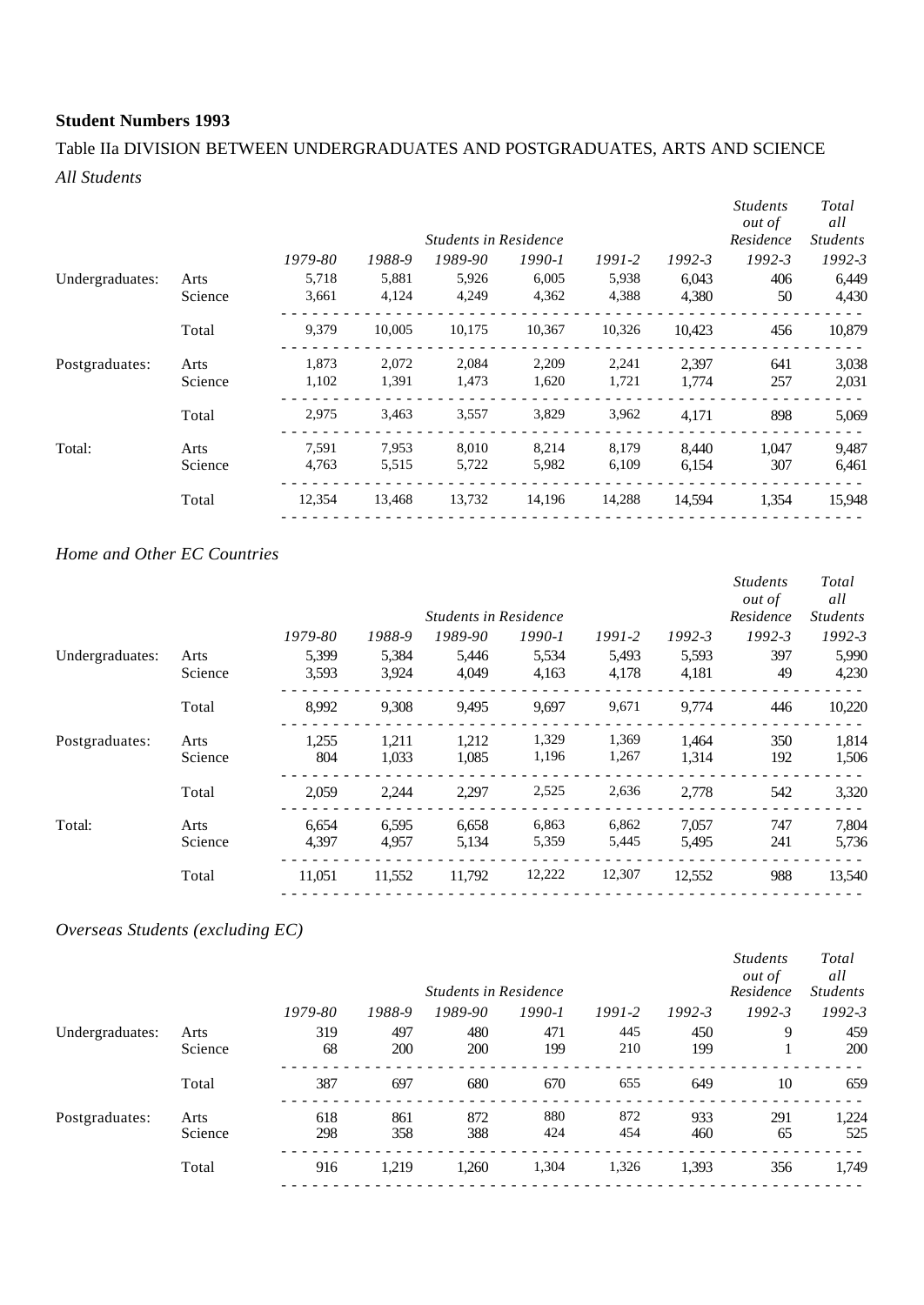# Overseas Students (excluding EC) (*continued*)

| <b>Total</b> | Nrts.<br>Science | 027<br>366 | 25C<br>558 | 250<br>588 | 1, J J 1<br>623 | .<br>664 | .383<br>659 | 300<br>66 | .683<br>725<br>ت کے ا |
|--------------|------------------|------------|------------|------------|-----------------|----------|-------------|-----------|-----------------------|
|              | `otar            | 1.303      |            | 1.940      | ,974            | 1.981    | 2,042       | 366       | 2,408                 |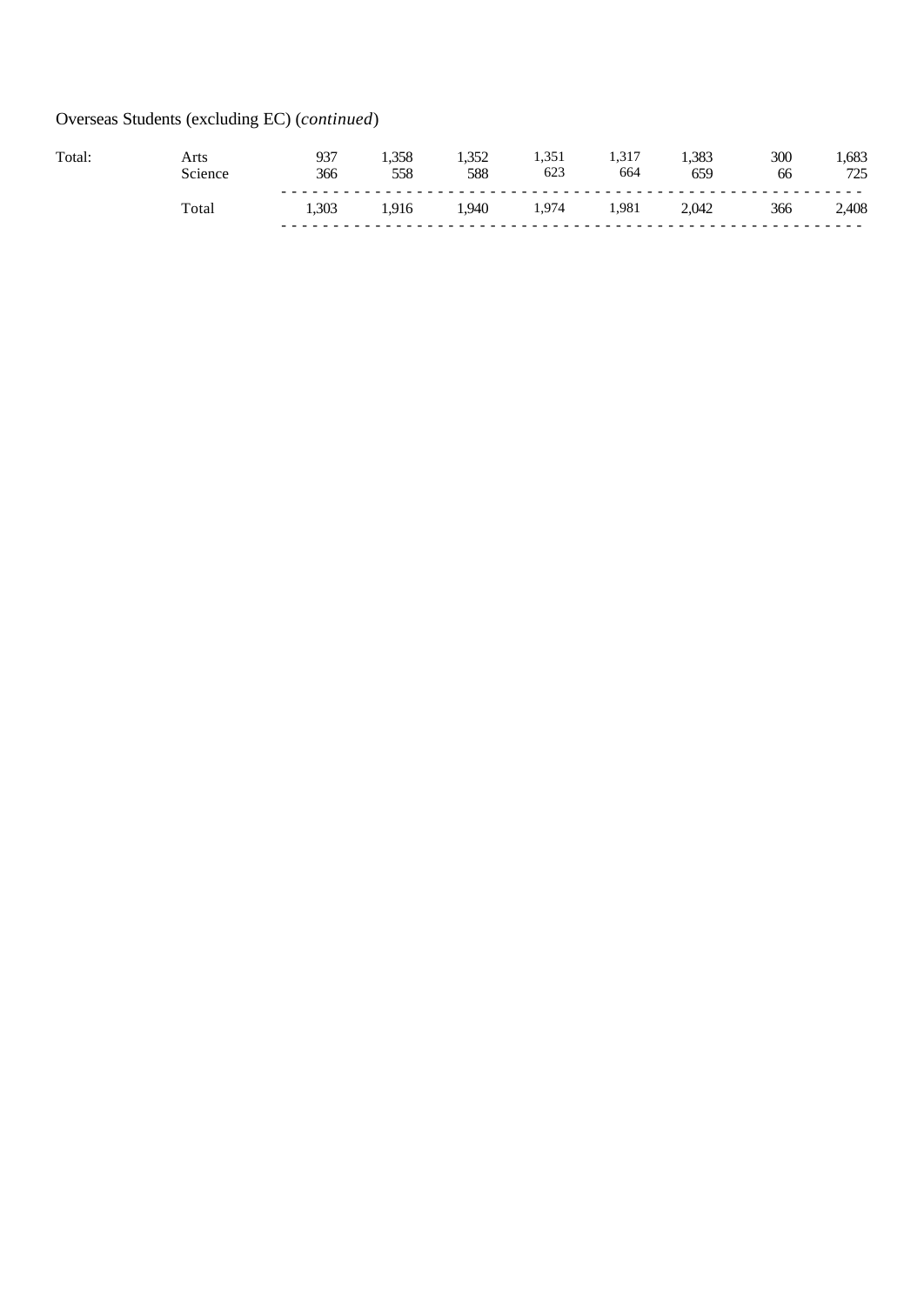#### Table IIb STUDENTS IN RESIDENCE 1992-3: DIVISION BETWEEN UNDERGRADUATES/ POSTGRADUATES, ARTS/SCIENCE, HOME/OVERSEAS, AND MEN/WOMEN

|                 |         |       | Home  |        |       | Overseas |       |       | Total |        |
|-----------------|---------|-------|-------|--------|-------|----------|-------|-------|-------|--------|
|                 |         | Men   | Women | Total  | Men   | Women    | Total | Men   | Women | Total  |
| Undergraduates: | Arts    | 2.916 | 2.441 | 5,357  | 386   | 300      | 686   | 3,302 | 2,741 | 6,043  |
|                 | Science | 2,700 | 1,362 | 4,062  | 204   | 114      | 318   | 2,904 | 1,476 | 4,380  |
|                 | Total   | 5,616 | 3,803 | 9,419  | 590   | 414      | 1,004 | 6,206 | 4,217 | 10,423 |
| Postgraduates:  | Arts    | 682   | 542   | 1,224  | 690   | 483      | 1,173 | 1,372 | 1,025 | 2,397  |
|                 | Science | 856   | 312   | 1,168  | 437   | 169      | 606   | 1,293 | 481   | 1,774  |
|                 | Total   | 1,538 | 854   | 2,392  | 1,127 | 652      | 1,779 | 2,665 | 1,506 | 4,171  |
| Total:          | Arts    | 3,598 | 2.983 | 6,581  | 1.076 | 783      | 1,859 | 4,674 | 3,766 | 8,440  |
|                 | Science | 3,556 | 1.674 | 5,230  | 641   | 283      | 924   | 4.197 | 1,957 | 6,154  |
|                 | Total   | 7,154 | 4,657 | 11,811 | 1,717 | 1,066    | 2,783 | 8,871 | 5,723 | 14,594 |
|                 |         |       |       |        |       |          |       |       |       |        |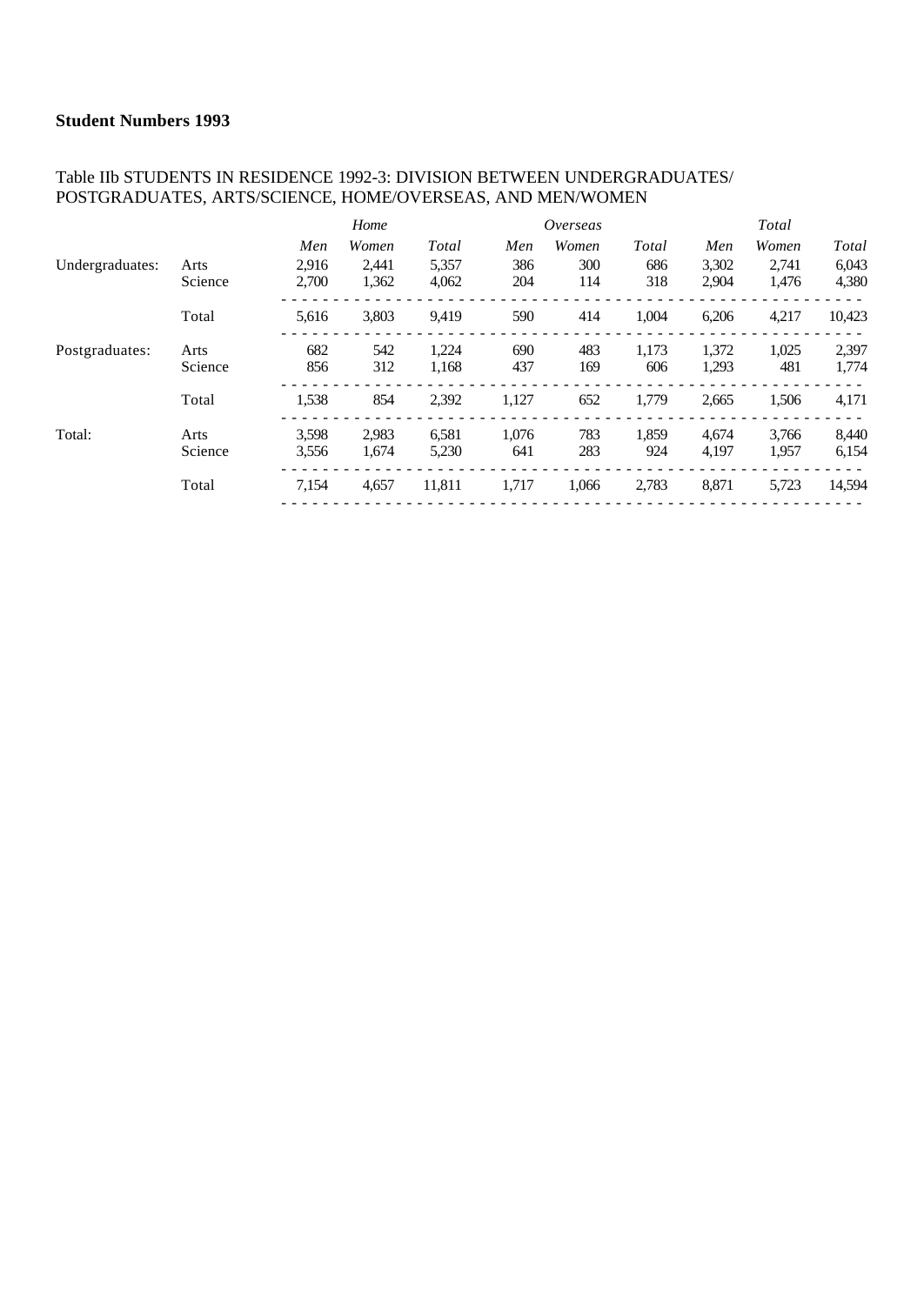#### Table IIc HOME AND EC STUDENT PLANNING NUMBERS

From 1982-3 until 1985-6 this table summarised student numbers on the same basis as UGC 'student number targets': from 1986- 7 until 1989-90 the summary was on the basis of UGC/UFC 'planning numbers': for 1990-1 and 1991-2 the basis was that of UFC 'funded numbers'. In 1992-3 the HEFCE has given the University figures for 'total core places' which have been calculated on a basis no longer comparable in detail with the time-series shown in this table: the total number of core places for 1993-4 is 12,707. This number and all those in the table are expressed in 'FTE' units (Full-Time Equivalent).

Each resident undergraduate counts as 1.0 FTE, with the single exception of (non-matriculated) Registered Visiting Students who are excluded from this exercise: each undergraduate student abroad on a compulsory period of language study counts as 0.5 FTE (since 1989-90).

Postgraduate students are classified thus:

As 1.0 FTE (but excluding in each case those in receipt of the fee concession for university staff):

(*a*) resident students following the full-time option of a taught postgraduate course;

(*b*) research students in the first three years of study, whether resident or not;

(*c*) resident research students in their fourth year of study.

#### As 0.5 FTE:

(*d*) students following the part-time option of a taught course;

(*e*) non-resident research students in their fourth year of study;

(*f*) resident research students in their fifth or subsequent year of study;

(*g*) students who are members of staff paying reduced fees.

Excluded from this exercise (0.0 FTE):

(*h*) students whose status is suspended;

(*i*) students whose thesis is under examination;

(*j*) students who remain registered for a taught course but not resident;

(*k*) non-resident research students in their fifth or later year of study.

|                 |                 | 1988-9         | 1989-90         | $1990 - 1$     | $1991 - 2$     | $1992 - 3$     |
|-----------------|-----------------|----------------|-----------------|----------------|----------------|----------------|
| Undergraduates: | Arts<br>Science | 5,433<br>3,838 | 5,643*<br>3,983 | 5,742<br>4,075 | 5,622<br>4,170 | 5,714<br>4,175 |
|                 | Total           | 9.271          | $9.626*$        | 9,817          | 9.792          | 9,889          |
| Postgraduates:  | Arts<br>Science | 1.249<br>1.008 | 1,205<br>1.047  | 1,300<br>1,153 | 1.349<br>1,217 | 1,462<br>1,259 |
|                 | Total           | 2.257          | 2,252           | 2,453          | 2.566          | 2,721          |
| Total:          | Arts<br>Science | 6.682<br>4.846 | 6.848<br>5,030  | 7.042<br>5,228 | 6.971<br>5,387 | 7,176<br>5,434 |
|                 | Total           | 11,528         | 11,878          | 12,270         | 12,358         | 12,610         |

\*From this year linguists on compulsory period abroad count as 0.5 FTE.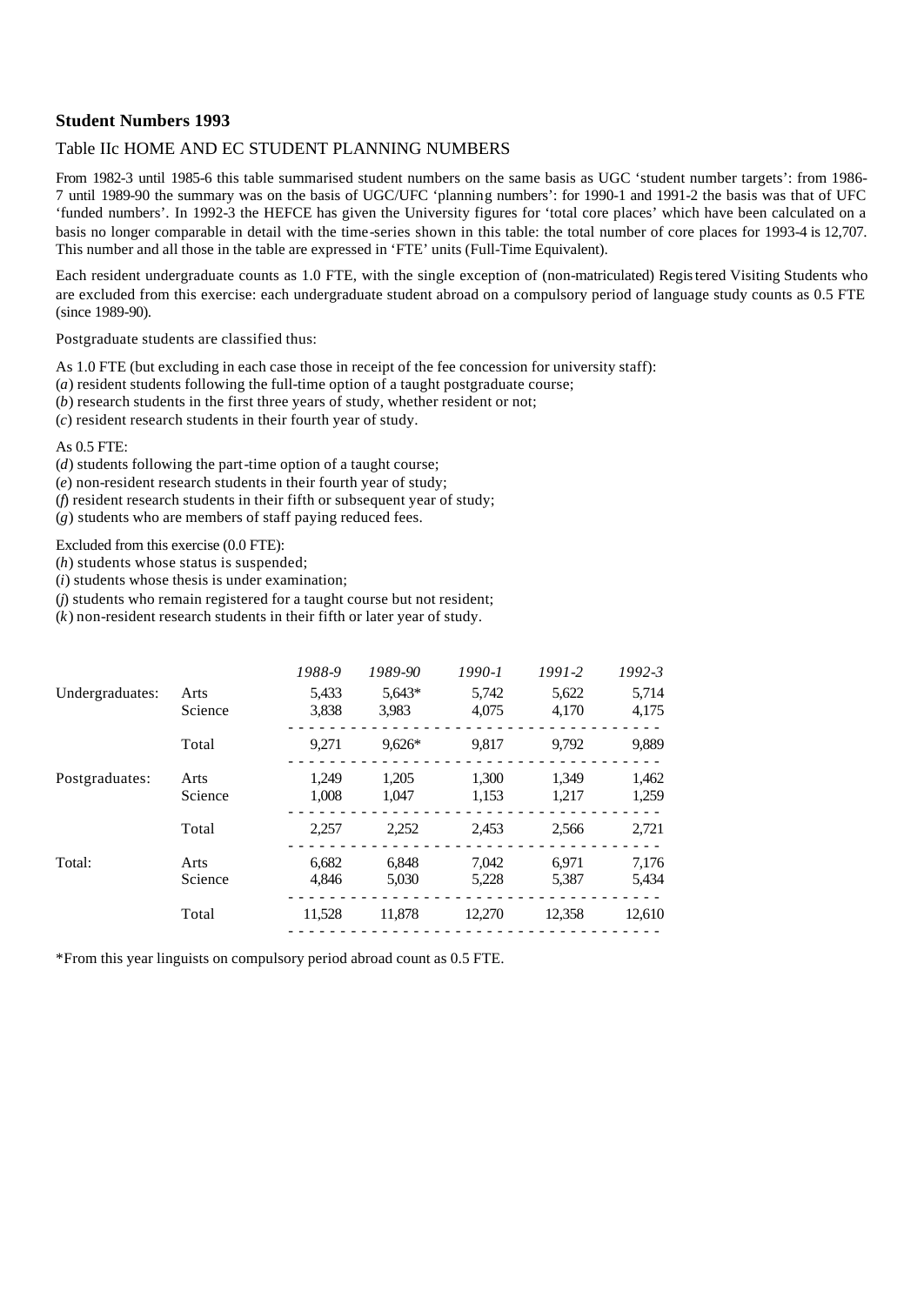Table IId DISTRIBUTION OF STUDENTS BY COUNTRY OF ORIGIN (figures for 1991-2 are given in parentheses)

*Home and Other EC Students in Residence*

|                       | Undergraduates | Postgraduates | Total  |          |
|-----------------------|----------------|---------------|--------|----------|
| <b>United Kingdom</b> | 9,418          | 2,381         | 11,799 | (11,691) |
| Germany               | 171            | 142           | 313    | (243)    |
| Italy                 | 33             | 41            | 74     | (64)     |
| Ireland               | 18             | 55            | 73     | (59)     |
| Greece                | 27             | 45            | 72     | (64)     |
| France                | 43             | 23            | 66     | (56)     |
| Netherlands           | 17             | 19            | 36     | (31)     |
| <b>Belgium</b>        | 18             | 14            | 32     | (21)     |
| Spain                 | 11             | 21            | 32     | (31)     |
| Portugal              | 9              | 17            | 26     | (24)     |
| Denmark               | 7              | 17            | 24     | (21)     |
| Luxembourg            | 2              | 3             | 5      | (2)      |
| Total                 | 9,774          | 2,778         | 12,552 | (12,307) |

### *Students from Outside the EC in Residence*

|                                 | Undergraduates      | Postgraduates | Total |         |
|---------------------------------|---------------------|---------------|-------|---------|
| <b>USA</b>                      | 153                 | 413           | 566   | (540)   |
| Canada                          | 26                  | 187           | 213   | (177)   |
| Australia                       | 19                  | 113           | 132   | (127)   |
| Hong Kong                       | 63                  | 48            | 111   | (109)   |
| China                           | 13                  | 76            | 89    | (85)    |
| India                           | 23                  | 58            | 81    | (93)    |
| Japan                           | 30                  | 49            | 79    | (68)    |
| Singapore                       | 66                  | 11            | 77    | (71)    |
| <b>Brazil</b>                   | $\bullet$ $\bullet$ | 49            | 49    | (42)    |
| South Africa                    | 19                  | 45            | 64    | (56)    |
| States formerly comprising USSR | 21                  | 26            | 47    | (43)    |
| Malaysia                        | 25                  | 22            | 47    | (37)    |
| <b>Other Countries</b>          | 191                 | 296           | 487   | (533)   |
| Total                           | 649                 | 1,393         | 2,042 | (1,981) |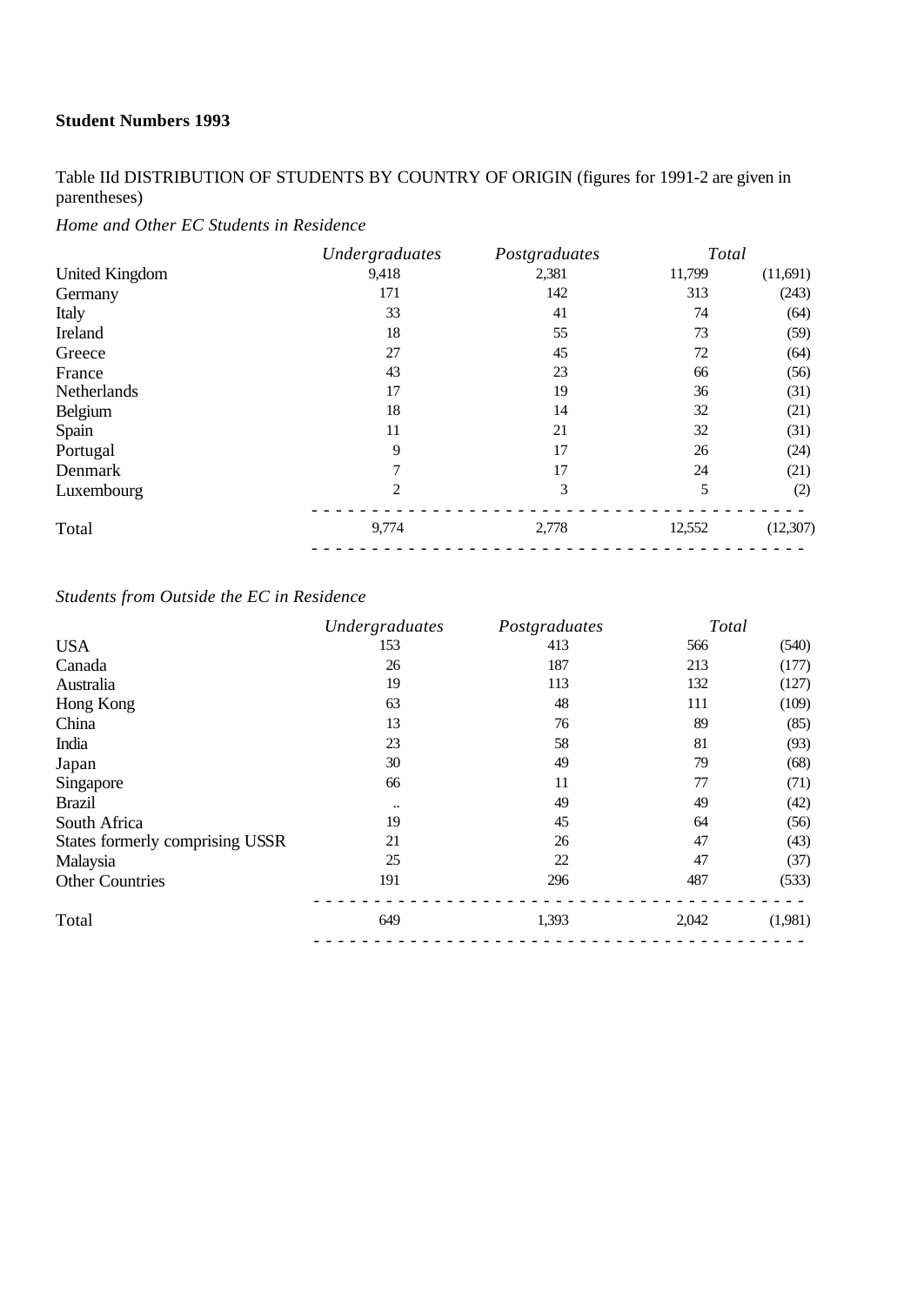## Table III DISTRIBUTION OF POSTGRADUATES BY FACULTY BOARD AND DEGREE, 1992-3

| M.Jur. Diplomas Others<br>M.Litt. D.Phil.<br><b>Arts and Social Studies</b><br>$\overline{c}$<br>29<br>8<br>18<br>134<br>57<br>59<br>16<br>$\overline{\mathbf{c}}$<br>$\ddot{\phantom{a}}$<br>$\ddotsc$<br>69<br>14<br>139<br>87<br>5<br>314<br>69<br>English<br>$\ddotsc$<br>$\ddotsc$<br><br>$\ddotsc$<br>33<br>37<br>74<br>7<br>$\mathbf{1}$<br>149<br>26<br>4<br>Law<br>$\ddotsc$<br><br><br>27<br>102<br>5<br>3<br>181<br>64<br>Literae Humaniores<br>12<br>32<br>$\ddotsc$<br>$\ddot{\phantom{a}}$<br>$\ddot{\phantom{0}}$<br>78<br>325<br>112<br>Modern History<br>9<br>34<br>156<br>19<br>21<br>8<br>$\ddot{\phantom{a}}$<br>$\ddotsc$<br>39<br>45<br>29<br>$\mathbf{1}$<br>84<br>Modern Languages<br>$\overline{4}$<br>6<br>4<br>1<br>$\ddot{\phantom{0}}$<br>$\ddotsc$<br>36<br>10<br>8<br>17<br>5<br>Music<br>6<br>$\ddotsc$<br>$\ddot{\phantom{0}}$<br>$\ddotsc$<br>$\ddotsc$<br>$\ddotsc$<br>35<br><b>Oriental Studies</b><br>30<br>7<br>36<br>21<br>2<br>100<br>4<br>$\ddot{\phantom{a}}$<br><br><br>162<br><b>Social Studies</b><br>95<br>89<br>51<br>142<br>208<br>585<br>$\ddot{\phantom{a}}$<br>$\ddotsc$<br>$\ddotsc$<br>$\ddotsc$<br>3<br>7<br>30<br>21<br>44<br>21<br>8<br>104<br>Theology<br>$\ddot{\phantom{a}}$<br>$\ddot{\phantom{0}}$<br>$\ldots$<br>Sub-Total<br>406<br>143<br>771<br>60<br>74<br>23<br>$14*$<br>2,012<br>617<br>106<br>415<br>5<br>11<br>16<br>$\mathbf{1}$<br>$\ddot{\phantom{a}}$<br>$\ldots$<br>$\ddot{\phantom{0}}$<br>$\ddot{\phantom{a}}$<br><br><br><br>Committee for Comparative<br>10<br>23<br>4<br>Philology<br>10<br>1<br>1<br>1<br><br><br><b>Committee for Continuing</b><br>3<br>Education<br>$\ddot{\phantom{0}}$<br>$\ddotsc$<br>$\ddot{\phantom{a}}$<br>$\ddotsc$<br>$\ddotsc$<br><br><br><br>Department of Educational<br>$\boldsymbol{7}$<br>Studies<br>80<br>58<br>9<br>4<br>9<br>$\ddotsc$<br>$\ddot{\phantom{a}}$<br><br><br><br>Committee for Latin<br><b>American Studies</b><br>18<br>19<br>$\mathbf{1}$<br>$\ddotsc$<br>$\ddot{\phantom{0}}$<br>$\ddotsc$<br>$\ddotsc$<br>$\ddot{\phantom{a}}$<br><br>$\ddotsc$<br><b>Committee for Queen</b><br>$\overline{c}$<br>15<br>Elizabeth House<br>15<br>$\ddot{\phantom{a}}$<br><br><br>$\ddot{\phantom{0}}$<br>Committee for Slavonic and<br>East European Studies<br>16<br>16<br>$\ddotsc$<br>$\ddotsc$<br>$\ddotsc$<br>$\ddotsc$<br>$\ddotsc$<br>$\ddotsc$<br>$\ddotsc$<br>$\ddotsc$<br>9<br>Sub-Total<br>74<br>5<br>19<br>49<br>12<br>169<br>14<br>$\mathbf{1}$<br>$\ddotsc$<br>$\ddotsc$<br>180<br>148<br>790<br>464<br>$72\,$<br>74<br>$15*$<br>2,184<br>631<br>Total, Arts and Social Studies<br>415<br>26<br><b>Biological Sciences</b><br>25<br>159<br>33<br>146<br>364<br>54<br>1<br><br>33<br>81<br>3<br>56<br>10<br>117<br>267<br>$\ddot{\phantom{a}}$<br>$\ddot{\phantom{a}}$<br>$\ddot{\phantom{a}}$<br>28<br>$\overline{c}$<br>93<br>17<br>54<br>Clinical Medicine<br>166<br>$\ddot{\phantom{a}}$<br><br><br><br>103<br>322<br>29<br>771<br><b>Physical Sciences</b><br>420<br>$\ddot{\phantom{0}}$<br>$\ddotsc$<br>$\ddot{\phantom{a}}$<br><br>$\ddot{\phantom{a}}$<br>$\ddot{\phantom{a}}$<br>Physiological Sciences<br>83<br>21<br>45<br>149<br>24<br>$\ddot{\phantom{0}}$<br>$\ddotsc$<br><br><br><br>57<br>15<br><b>Psychological Studies</b><br>26<br>9<br>22<br>$\ddot{\phantom{0}}$<br>$\ddotsc$<br>$\ddotsc$<br>$\ddotsc$<br>$\ddotsc$<br>$\ddotsc$<br>1,774<br><b>Total Science</b><br>83<br>764<br>119<br>804<br>$4*$<br>257<br>$\ddot{\phantom{0}}$<br>$\ddot{\phantom{a}}$<br>$\ddot{\phantom{a}}$<br>$\ddotsc$<br>Others classified as Postgraduates<br>Special Diploma in Education<br>13<br>13<br>10<br>$\ddotsc$<br>$\ddot{\phantom{0}}$<br>$\ddotsc$<br>200<br>200<br>$\ddotsc$<br>$\ddotsc$<br>$\ddotsc$<br>$\ddotsc$<br>$\ddotsc$<br>$\ddotsc$<br>$\ddotsc$<br>$\ddotsc$<br>$\ddotsc$<br>Total others classified as<br>13<br>200<br>213<br>10<br>Postgraduates<br>$\ddotsc$<br>$\ddotsc$<br>$\ddotsc$<br>$\ddotsc$<br>$\ddotsc$<br>$\ddotsc$<br>$\ddotsc$<br><b>Grand Total</b><br>$72\,$<br>74<br>39<br>4,171<br>898<br>263<br>1,179<br>267<br>1,594<br>464<br>219 |                                  | M.Sc.<br>by | Prob-<br>ationer | M.Sc.<br>or | B. Phil. |       | BCL |  |       | <b>Students</b><br><i>out of</i> |
|------------------------------------------------------------------------------------------------------------------------------------------------------------------------------------------------------------------------------------------------------------------------------------------------------------------------------------------------------------------------------------------------------------------------------------------------------------------------------------------------------------------------------------------------------------------------------------------------------------------------------------------------------------------------------------------------------------------------------------------------------------------------------------------------------------------------------------------------------------------------------------------------------------------------------------------------------------------------------------------------------------------------------------------------------------------------------------------------------------------------------------------------------------------------------------------------------------------------------------------------------------------------------------------------------------------------------------------------------------------------------------------------------------------------------------------------------------------------------------------------------------------------------------------------------------------------------------------------------------------------------------------------------------------------------------------------------------------------------------------------------------------------------------------------------------------------------------------------------------------------------------------------------------------------------------------------------------------------------------------------------------------------------------------------------------------------------------------------------------------------------------------------------------------------------------------------------------------------------------------------------------------------------------------------------------------------------------------------------------------------------------------------------------------------------------------------------------------------------------------------------------------------------------------------------------------------------------------------------------------------------------------------------------------------------------------------------------------------------------------------------------------------------------------------------------------------------------------------------------------------------------------------------------------------------------------------------------------------------------------------------------------------------------------------------------------------------------------------------------------------------------------------------------------------------------------------------------------------------------------------------------------------------------------------------------------------------------------------------------------------------------------------------------------------------------------------------------------------------------------------------------------------------------------------------------------------------------------------------------------------------------------------------------------------------------------------------------------------------------------------------------------------------------------------------------------------------------------------------------------------------------------------------------------------------------------------------------------------------------------------------------------------------------------------------------------------------------------------------------------------|----------------------------------|-------------|------------------|-------------|----------|-------|-----|--|-------|----------------------------------|
|                                                                                                                                                                                                                                                                                                                                                                                                                                                                                                                                                                                                                                                                                                                                                                                                                                                                                                                                                                                                                                                                                                                                                                                                                                                                                                                                                                                                                                                                                                                                                                                                                                                                                                                                                                                                                                                                                                                                                                                                                                                                                                                                                                                                                                                                                                                                                                                                                                                                                                                                                                                                                                                                                                                                                                                                                                                                                                                                                                                                                                                                                                                                                                                                                                                                                                                                                                                                                                                                                                                                                                                                                                                                                                                                                                                                                                                                                                                                                                                                                                                                                                                        |                                  | course      | research         |             | M.Phil.  | M.St. |     |  | Total | residence                        |
|                                                                                                                                                                                                                                                                                                                                                                                                                                                                                                                                                                                                                                                                                                                                                                                                                                                                                                                                                                                                                                                                                                                                                                                                                                                                                                                                                                                                                                                                                                                                                                                                                                                                                                                                                                                                                                                                                                                                                                                                                                                                                                                                                                                                                                                                                                                                                                                                                                                                                                                                                                                                                                                                                                                                                                                                                                                                                                                                                                                                                                                                                                                                                                                                                                                                                                                                                                                                                                                                                                                                                                                                                                                                                                                                                                                                                                                                                                                                                                                                                                                                                                                        | Anthropology and Geography       |             |                  |             |          |       |     |  |       |                                  |
|                                                                                                                                                                                                                                                                                                                                                                                                                                                                                                                                                                                                                                                                                                                                                                                                                                                                                                                                                                                                                                                                                                                                                                                                                                                                                                                                                                                                                                                                                                                                                                                                                                                                                                                                                                                                                                                                                                                                                                                                                                                                                                                                                                                                                                                                                                                                                                                                                                                                                                                                                                                                                                                                                                                                                                                                                                                                                                                                                                                                                                                                                                                                                                                                                                                                                                                                                                                                                                                                                                                                                                                                                                                                                                                                                                                                                                                                                                                                                                                                                                                                                                                        |                                  |             |                  |             |          |       |     |  |       |                                  |
|                                                                                                                                                                                                                                                                                                                                                                                                                                                                                                                                                                                                                                                                                                                                                                                                                                                                                                                                                                                                                                                                                                                                                                                                                                                                                                                                                                                                                                                                                                                                                                                                                                                                                                                                                                                                                                                                                                                                                                                                                                                                                                                                                                                                                                                                                                                                                                                                                                                                                                                                                                                                                                                                                                                                                                                                                                                                                                                                                                                                                                                                                                                                                                                                                                                                                                                                                                                                                                                                                                                                                                                                                                                                                                                                                                                                                                                                                                                                                                                                                                                                                                                        |                                  |             |                  |             |          |       |     |  |       |                                  |
|                                                                                                                                                                                                                                                                                                                                                                                                                                                                                                                                                                                                                                                                                                                                                                                                                                                                                                                                                                                                                                                                                                                                                                                                                                                                                                                                                                                                                                                                                                                                                                                                                                                                                                                                                                                                                                                                                                                                                                                                                                                                                                                                                                                                                                                                                                                                                                                                                                                                                                                                                                                                                                                                                                                                                                                                                                                                                                                                                                                                                                                                                                                                                                                                                                                                                                                                                                                                                                                                                                                                                                                                                                                                                                                                                                                                                                                                                                                                                                                                                                                                                                                        |                                  |             |                  |             |          |       |     |  |       |                                  |
|                                                                                                                                                                                                                                                                                                                                                                                                                                                                                                                                                                                                                                                                                                                                                                                                                                                                                                                                                                                                                                                                                                                                                                                                                                                                                                                                                                                                                                                                                                                                                                                                                                                                                                                                                                                                                                                                                                                                                                                                                                                                                                                                                                                                                                                                                                                                                                                                                                                                                                                                                                                                                                                                                                                                                                                                                                                                                                                                                                                                                                                                                                                                                                                                                                                                                                                                                                                                                                                                                                                                                                                                                                                                                                                                                                                                                                                                                                                                                                                                                                                                                                                        |                                  |             |                  |             |          |       |     |  |       |                                  |
|                                                                                                                                                                                                                                                                                                                                                                                                                                                                                                                                                                                                                                                                                                                                                                                                                                                                                                                                                                                                                                                                                                                                                                                                                                                                                                                                                                                                                                                                                                                                                                                                                                                                                                                                                                                                                                                                                                                                                                                                                                                                                                                                                                                                                                                                                                                                                                                                                                                                                                                                                                                                                                                                                                                                                                                                                                                                                                                                                                                                                                                                                                                                                                                                                                                                                                                                                                                                                                                                                                                                                                                                                                                                                                                                                                                                                                                                                                                                                                                                                                                                                                                        |                                  |             |                  |             |          |       |     |  |       |                                  |
|                                                                                                                                                                                                                                                                                                                                                                                                                                                                                                                                                                                                                                                                                                                                                                                                                                                                                                                                                                                                                                                                                                                                                                                                                                                                                                                                                                                                                                                                                                                                                                                                                                                                                                                                                                                                                                                                                                                                                                                                                                                                                                                                                                                                                                                                                                                                                                                                                                                                                                                                                                                                                                                                                                                                                                                                                                                                                                                                                                                                                                                                                                                                                                                                                                                                                                                                                                                                                                                                                                                                                                                                                                                                                                                                                                                                                                                                                                                                                                                                                                                                                                                        |                                  |             |                  |             |          |       |     |  |       |                                  |
|                                                                                                                                                                                                                                                                                                                                                                                                                                                                                                                                                                                                                                                                                                                                                                                                                                                                                                                                                                                                                                                                                                                                                                                                                                                                                                                                                                                                                                                                                                                                                                                                                                                                                                                                                                                                                                                                                                                                                                                                                                                                                                                                                                                                                                                                                                                                                                                                                                                                                                                                                                                                                                                                                                                                                                                                                                                                                                                                                                                                                                                                                                                                                                                                                                                                                                                                                                                                                                                                                                                                                                                                                                                                                                                                                                                                                                                                                                                                                                                                                                                                                                                        |                                  |             |                  |             |          |       |     |  |       |                                  |
|                                                                                                                                                                                                                                                                                                                                                                                                                                                                                                                                                                                                                                                                                                                                                                                                                                                                                                                                                                                                                                                                                                                                                                                                                                                                                                                                                                                                                                                                                                                                                                                                                                                                                                                                                                                                                                                                                                                                                                                                                                                                                                                                                                                                                                                                                                                                                                                                                                                                                                                                                                                                                                                                                                                                                                                                                                                                                                                                                                                                                                                                                                                                                                                                                                                                                                                                                                                                                                                                                                                                                                                                                                                                                                                                                                                                                                                                                                                                                                                                                                                                                                                        |                                  |             |                  |             |          |       |     |  |       |                                  |
|                                                                                                                                                                                                                                                                                                                                                                                                                                                                                                                                                                                                                                                                                                                                                                                                                                                                                                                                                                                                                                                                                                                                                                                                                                                                                                                                                                                                                                                                                                                                                                                                                                                                                                                                                                                                                                                                                                                                                                                                                                                                                                                                                                                                                                                                                                                                                                                                                                                                                                                                                                                                                                                                                                                                                                                                                                                                                                                                                                                                                                                                                                                                                                                                                                                                                                                                                                                                                                                                                                                                                                                                                                                                                                                                                                                                                                                                                                                                                                                                                                                                                                                        |                                  |             |                  |             |          |       |     |  |       |                                  |
|                                                                                                                                                                                                                                                                                                                                                                                                                                                                                                                                                                                                                                                                                                                                                                                                                                                                                                                                                                                                                                                                                                                                                                                                                                                                                                                                                                                                                                                                                                                                                                                                                                                                                                                                                                                                                                                                                                                                                                                                                                                                                                                                                                                                                                                                                                                                                                                                                                                                                                                                                                                                                                                                                                                                                                                                                                                                                                                                                                                                                                                                                                                                                                                                                                                                                                                                                                                                                                                                                                                                                                                                                                                                                                                                                                                                                                                                                                                                                                                                                                                                                                                        | <b>Committee for Archaeology</b> |             |                  |             |          |       |     |  |       |                                  |
|                                                                                                                                                                                                                                                                                                                                                                                                                                                                                                                                                                                                                                                                                                                                                                                                                                                                                                                                                                                                                                                                                                                                                                                                                                                                                                                                                                                                                                                                                                                                                                                                                                                                                                                                                                                                                                                                                                                                                                                                                                                                                                                                                                                                                                                                                                                                                                                                                                                                                                                                                                                                                                                                                                                                                                                                                                                                                                                                                                                                                                                                                                                                                                                                                                                                                                                                                                                                                                                                                                                                                                                                                                                                                                                                                                                                                                                                                                                                                                                                                                                                                                                        |                                  |             |                  |             |          |       |     |  |       |                                  |
|                                                                                                                                                                                                                                                                                                                                                                                                                                                                                                                                                                                                                                                                                                                                                                                                                                                                                                                                                                                                                                                                                                                                                                                                                                                                                                                                                                                                                                                                                                                                                                                                                                                                                                                                                                                                                                                                                                                                                                                                                                                                                                                                                                                                                                                                                                                                                                                                                                                                                                                                                                                                                                                                                                                                                                                                                                                                                                                                                                                                                                                                                                                                                                                                                                                                                                                                                                                                                                                                                                                                                                                                                                                                                                                                                                                                                                                                                                                                                                                                                                                                                                                        |                                  |             |                  |             |          |       |     |  |       |                                  |
|                                                                                                                                                                                                                                                                                                                                                                                                                                                                                                                                                                                                                                                                                                                                                                                                                                                                                                                                                                                                                                                                                                                                                                                                                                                                                                                                                                                                                                                                                                                                                                                                                                                                                                                                                                                                                                                                                                                                                                                                                                                                                                                                                                                                                                                                                                                                                                                                                                                                                                                                                                                                                                                                                                                                                                                                                                                                                                                                                                                                                                                                                                                                                                                                                                                                                                                                                                                                                                                                                                                                                                                                                                                                                                                                                                                                                                                                                                                                                                                                                                                                                                                        |                                  |             |                  |             |          |       |     |  |       |                                  |
|                                                                                                                                                                                                                                                                                                                                                                                                                                                                                                                                                                                                                                                                                                                                                                                                                                                                                                                                                                                                                                                                                                                                                                                                                                                                                                                                                                                                                                                                                                                                                                                                                                                                                                                                                                                                                                                                                                                                                                                                                                                                                                                                                                                                                                                                                                                                                                                                                                                                                                                                                                                                                                                                                                                                                                                                                                                                                                                                                                                                                                                                                                                                                                                                                                                                                                                                                                                                                                                                                                                                                                                                                                                                                                                                                                                                                                                                                                                                                                                                                                                                                                                        |                                  |             |                  |             |          |       |     |  |       |                                  |
|                                                                                                                                                                                                                                                                                                                                                                                                                                                                                                                                                                                                                                                                                                                                                                                                                                                                                                                                                                                                                                                                                                                                                                                                                                                                                                                                                                                                                                                                                                                                                                                                                                                                                                                                                                                                                                                                                                                                                                                                                                                                                                                                                                                                                                                                                                                                                                                                                                                                                                                                                                                                                                                                                                                                                                                                                                                                                                                                                                                                                                                                                                                                                                                                                                                                                                                                                                                                                                                                                                                                                                                                                                                                                                                                                                                                                                                                                                                                                                                                                                                                                                                        |                                  |             |                  |             |          |       |     |  |       |                                  |
|                                                                                                                                                                                                                                                                                                                                                                                                                                                                                                                                                                                                                                                                                                                                                                                                                                                                                                                                                                                                                                                                                                                                                                                                                                                                                                                                                                                                                                                                                                                                                                                                                                                                                                                                                                                                                                                                                                                                                                                                                                                                                                                                                                                                                                                                                                                                                                                                                                                                                                                                                                                                                                                                                                                                                                                                                                                                                                                                                                                                                                                                                                                                                                                                                                                                                                                                                                                                                                                                                                                                                                                                                                                                                                                                                                                                                                                                                                                                                                                                                                                                                                                        |                                  |             |                  |             |          |       |     |  |       |                                  |
|                                                                                                                                                                                                                                                                                                                                                                                                                                                                                                                                                                                                                                                                                                                                                                                                                                                                                                                                                                                                                                                                                                                                                                                                                                                                                                                                                                                                                                                                                                                                                                                                                                                                                                                                                                                                                                                                                                                                                                                                                                                                                                                                                                                                                                                                                                                                                                                                                                                                                                                                                                                                                                                                                                                                                                                                                                                                                                                                                                                                                                                                                                                                                                                                                                                                                                                                                                                                                                                                                                                                                                                                                                                                                                                                                                                                                                                                                                                                                                                                                                                                                                                        |                                  |             |                  |             |          |       |     |  |       |                                  |
|                                                                                                                                                                                                                                                                                                                                                                                                                                                                                                                                                                                                                                                                                                                                                                                                                                                                                                                                                                                                                                                                                                                                                                                                                                                                                                                                                                                                                                                                                                                                                                                                                                                                                                                                                                                                                                                                                                                                                                                                                                                                                                                                                                                                                                                                                                                                                                                                                                                                                                                                                                                                                                                                                                                                                                                                                                                                                                                                                                                                                                                                                                                                                                                                                                                                                                                                                                                                                                                                                                                                                                                                                                                                                                                                                                                                                                                                                                                                                                                                                                                                                                                        |                                  |             |                  |             |          |       |     |  |       |                                  |
|                                                                                                                                                                                                                                                                                                                                                                                                                                                                                                                                                                                                                                                                                                                                                                                                                                                                                                                                                                                                                                                                                                                                                                                                                                                                                                                                                                                                                                                                                                                                                                                                                                                                                                                                                                                                                                                                                                                                                                                                                                                                                                                                                                                                                                                                                                                                                                                                                                                                                                                                                                                                                                                                                                                                                                                                                                                                                                                                                                                                                                                                                                                                                                                                                                                                                                                                                                                                                                                                                                                                                                                                                                                                                                                                                                                                                                                                                                                                                                                                                                                                                                                        | Science                          |             |                  |             |          |       |     |  |       |                                  |
|                                                                                                                                                                                                                                                                                                                                                                                                                                                                                                                                                                                                                                                                                                                                                                                                                                                                                                                                                                                                                                                                                                                                                                                                                                                                                                                                                                                                                                                                                                                                                                                                                                                                                                                                                                                                                                                                                                                                                                                                                                                                                                                                                                                                                                                                                                                                                                                                                                                                                                                                                                                                                                                                                                                                                                                                                                                                                                                                                                                                                                                                                                                                                                                                                                                                                                                                                                                                                                                                                                                                                                                                                                                                                                                                                                                                                                                                                                                                                                                                                                                                                                                        |                                  |             |                  |             |          |       |     |  |       |                                  |
|                                                                                                                                                                                                                                                                                                                                                                                                                                                                                                                                                                                                                                                                                                                                                                                                                                                                                                                                                                                                                                                                                                                                                                                                                                                                                                                                                                                                                                                                                                                                                                                                                                                                                                                                                                                                                                                                                                                                                                                                                                                                                                                                                                                                                                                                                                                                                                                                                                                                                                                                                                                                                                                                                                                                                                                                                                                                                                                                                                                                                                                                                                                                                                                                                                                                                                                                                                                                                                                                                                                                                                                                                                                                                                                                                                                                                                                                                                                                                                                                                                                                                                                        | Mathematics                      |             |                  |             |          |       |     |  |       |                                  |
|                                                                                                                                                                                                                                                                                                                                                                                                                                                                                                                                                                                                                                                                                                                                                                                                                                                                                                                                                                                                                                                                                                                                                                                                                                                                                                                                                                                                                                                                                                                                                                                                                                                                                                                                                                                                                                                                                                                                                                                                                                                                                                                                                                                                                                                                                                                                                                                                                                                                                                                                                                                                                                                                                                                                                                                                                                                                                                                                                                                                                                                                                                                                                                                                                                                                                                                                                                                                                                                                                                                                                                                                                                                                                                                                                                                                                                                                                                                                                                                                                                                                                                                        |                                  |             |                  |             |          |       |     |  |       |                                  |
|                                                                                                                                                                                                                                                                                                                                                                                                                                                                                                                                                                                                                                                                                                                                                                                                                                                                                                                                                                                                                                                                                                                                                                                                                                                                                                                                                                                                                                                                                                                                                                                                                                                                                                                                                                                                                                                                                                                                                                                                                                                                                                                                                                                                                                                                                                                                                                                                                                                                                                                                                                                                                                                                                                                                                                                                                                                                                                                                                                                                                                                                                                                                                                                                                                                                                                                                                                                                                                                                                                                                                                                                                                                                                                                                                                                                                                                                                                                                                                                                                                                                                                                        |                                  |             |                  |             |          |       |     |  |       |                                  |
|                                                                                                                                                                                                                                                                                                                                                                                                                                                                                                                                                                                                                                                                                                                                                                                                                                                                                                                                                                                                                                                                                                                                                                                                                                                                                                                                                                                                                                                                                                                                                                                                                                                                                                                                                                                                                                                                                                                                                                                                                                                                                                                                                                                                                                                                                                                                                                                                                                                                                                                                                                                                                                                                                                                                                                                                                                                                                                                                                                                                                                                                                                                                                                                                                                                                                                                                                                                                                                                                                                                                                                                                                                                                                                                                                                                                                                                                                                                                                                                                                                                                                                                        |                                  |             |                  |             |          |       |     |  |       |                                  |
|                                                                                                                                                                                                                                                                                                                                                                                                                                                                                                                                                                                                                                                                                                                                                                                                                                                                                                                                                                                                                                                                                                                                                                                                                                                                                                                                                                                                                                                                                                                                                                                                                                                                                                                                                                                                                                                                                                                                                                                                                                                                                                                                                                                                                                                                                                                                                                                                                                                                                                                                                                                                                                                                                                                                                                                                                                                                                                                                                                                                                                                                                                                                                                                                                                                                                                                                                                                                                                                                                                                                                                                                                                                                                                                                                                                                                                                                                                                                                                                                                                                                                                                        |                                  |             |                  |             |          |       |     |  |       |                                  |
|                                                                                                                                                                                                                                                                                                                                                                                                                                                                                                                                                                                                                                                                                                                                                                                                                                                                                                                                                                                                                                                                                                                                                                                                                                                                                                                                                                                                                                                                                                                                                                                                                                                                                                                                                                                                                                                                                                                                                                                                                                                                                                                                                                                                                                                                                                                                                                                                                                                                                                                                                                                                                                                                                                                                                                                                                                                                                                                                                                                                                                                                                                                                                                                                                                                                                                                                                                                                                                                                                                                                                                                                                                                                                                                                                                                                                                                                                                                                                                                                                                                                                                                        |                                  |             |                  |             |          |       |     |  |       |                                  |
|                                                                                                                                                                                                                                                                                                                                                                                                                                                                                                                                                                                                                                                                                                                                                                                                                                                                                                                                                                                                                                                                                                                                                                                                                                                                                                                                                                                                                                                                                                                                                                                                                                                                                                                                                                                                                                                                                                                                                                                                                                                                                                                                                                                                                                                                                                                                                                                                                                                                                                                                                                                                                                                                                                                                                                                                                                                                                                                                                                                                                                                                                                                                                                                                                                                                                                                                                                                                                                                                                                                                                                                                                                                                                                                                                                                                                                                                                                                                                                                                                                                                                                                        |                                  |             |                  |             |          |       |     |  |       |                                  |
|                                                                                                                                                                                                                                                                                                                                                                                                                                                                                                                                                                                                                                                                                                                                                                                                                                                                                                                                                                                                                                                                                                                                                                                                                                                                                                                                                                                                                                                                                                                                                                                                                                                                                                                                                                                                                                                                                                                                                                                                                                                                                                                                                                                                                                                                                                                                                                                                                                                                                                                                                                                                                                                                                                                                                                                                                                                                                                                                                                                                                                                                                                                                                                                                                                                                                                                                                                                                                                                                                                                                                                                                                                                                                                                                                                                                                                                                                                                                                                                                                                                                                                                        |                                  |             |                  |             |          |       |     |  |       |                                  |
|                                                                                                                                                                                                                                                                                                                                                                                                                                                                                                                                                                                                                                                                                                                                                                                                                                                                                                                                                                                                                                                                                                                                                                                                                                                                                                                                                                                                                                                                                                                                                                                                                                                                                                                                                                                                                                                                                                                                                                                                                                                                                                                                                                                                                                                                                                                                                                                                                                                                                                                                                                                                                                                                                                                                                                                                                                                                                                                                                                                                                                                                                                                                                                                                                                                                                                                                                                                                                                                                                                                                                                                                                                                                                                                                                                                                                                                                                                                                                                                                                                                                                                                        | Certificate in Education         |             |                  |             |          |       |     |  |       |                                  |
|                                                                                                                                                                                                                                                                                                                                                                                                                                                                                                                                                                                                                                                                                                                                                                                                                                                                                                                                                                                                                                                                                                                                                                                                                                                                                                                                                                                                                                                                                                                                                                                                                                                                                                                                                                                                                                                                                                                                                                                                                                                                                                                                                                                                                                                                                                                                                                                                                                                                                                                                                                                                                                                                                                                                                                                                                                                                                                                                                                                                                                                                                                                                                                                                                                                                                                                                                                                                                                                                                                                                                                                                                                                                                                                                                                                                                                                                                                                                                                                                                                                                                                                        |                                  |             |                  |             |          |       |     |  |       |                                  |
|                                                                                                                                                                                                                                                                                                                                                                                                                                                                                                                                                                                                                                                                                                                                                                                                                                                                                                                                                                                                                                                                                                                                                                                                                                                                                                                                                                                                                                                                                                                                                                                                                                                                                                                                                                                                                                                                                                                                                                                                                                                                                                                                                                                                                                                                                                                                                                                                                                                                                                                                                                                                                                                                                                                                                                                                                                                                                                                                                                                                                                                                                                                                                                                                                                                                                                                                                                                                                                                                                                                                                                                                                                                                                                                                                                                                                                                                                                                                                                                                                                                                                                                        |                                  |             |                  |             |          |       |     |  |       |                                  |

\*These are Recognized Students.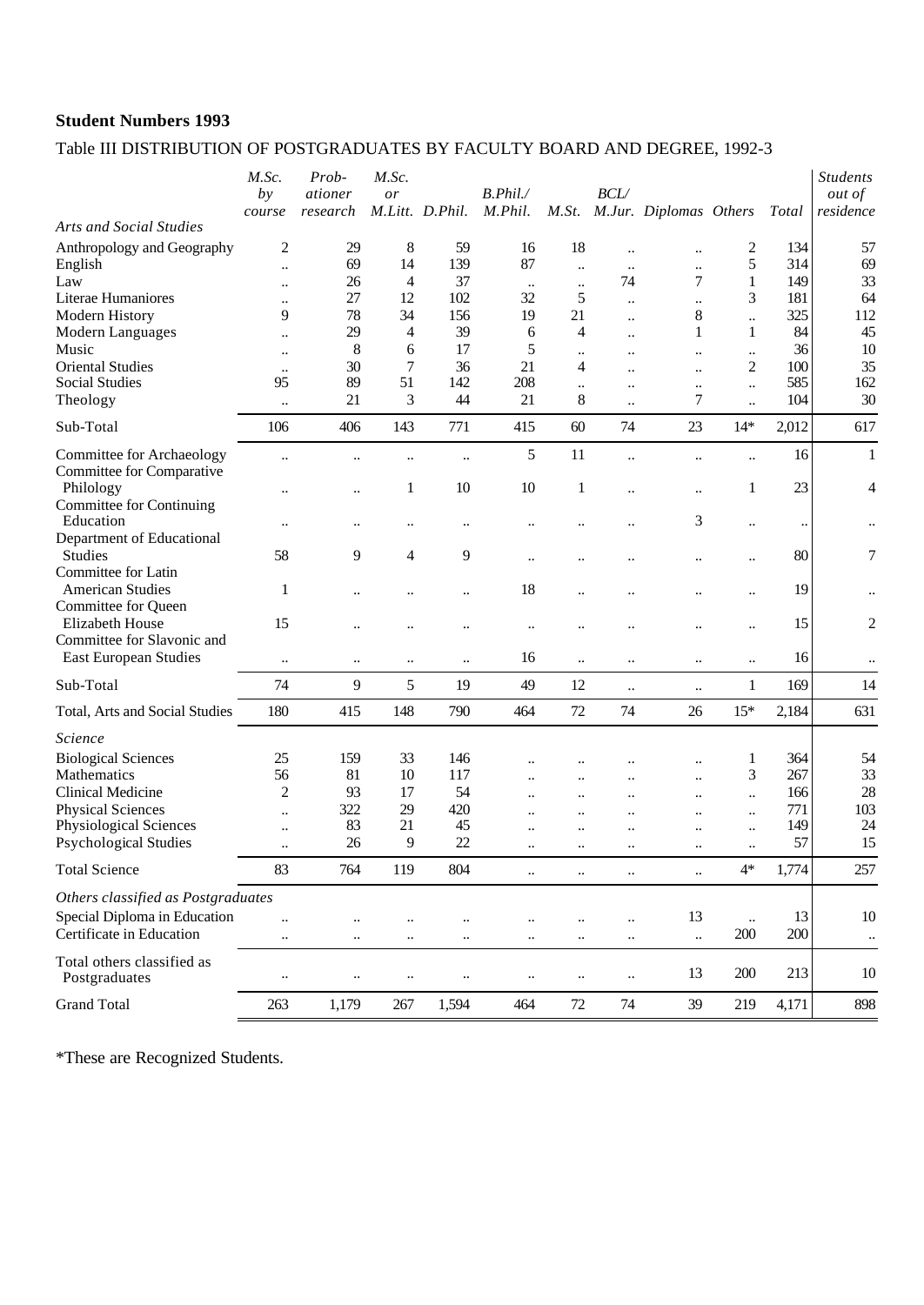### Table IV STUDENTS IN RESIDENCE, 1992-3: DIVISION BY COLLEGE

|                      |                  | Undergraduates       |                          | Postgraduates |                      |           | Total |                      |                                    | Total          |                |
|----------------------|------------------|----------------------|--------------------------|---------------|----------------------|-----------|-------|----------------------|------------------------------------|----------------|----------------|
|                      | Arts             | Science              | <b>Total</b>             | Arts          | Science              | Total     | Arts  | Science              | <b>Student</b><br><i>Visitors†</i> | <b>Total</b>   | 1991-2         |
| All Souls            |                  |                      |                          | 5             |                      | 5         | 5     |                      |                                    | 5              | $\overline{4}$ |
| <b>Balliol</b>       | $\ddotsc$<br>214 | $\ddotsc$<br>157     | 371                      | 97            | $\ddotsc$<br>56      | 153       | 311   | $\ddotsc$<br>213     | $\ddotsc$<br>10                    | 534            | 544            |
| <b>Brasenose</b>     | 222              | 129                  | 351                      | 54            | 31                   | 85        | 276   | 160                  | 6                                  | 442            | 440            |
| Christ Church        | 269              | 152                  | 421                      | 67            | 45                   | 112       | 336   | 197                  | 3                                  | 536            | 520            |
| Corpus Christi       | 130              | 100                  | 230                      | 47            | 26                   | 73        | 177   | 126                  | 6                                  | 309            | 297            |
| Exeter               | 170              | 135                  | 305                      | 55            | 57                   | 112       | 225   | 192                  | 4                                  | 421            | 408            |
| Hertford             | 197              | 143                  | 340                      | 75            | 40                   | 115       | 272   | 183                  | 4                                  | 459            | 451            |
| Jesus                | 166              | 137                  | 303                      | 48            | 48                   | 96        | 214   | 185                  | 6                                  | 405            | 400            |
|                      |                  |                      |                          |               |                      |           |       |                      |                                    |                |                |
| Keble                | 254              | 174                  | 428                      | 51            | 33                   | 84        | 305   | 207                  | 4                                  | 516            | 502            |
| Lady Margaret Hall   | 214              | 150                  | 364                      | 57            | 55                   | 112       | 271   | 205                  | 8                                  | 484            | 482            |
| Lincoln              | 155              | 106                  | 261                      | 80            | 35                   | 115       | 235   | 141                  | 5                                  | 381            | 369            |
| Magdalen             | 233              | 156                  | 389                      | 80            | 67                   | 147       | 313   | 223                  | $\overline{c}$                     | 538            | 551            |
| Merton               | 138              | 124                  | 262                      | 60            | 62                   | 122       | 198   | 186                  | 4                                  | 388            | 373            |
| New College          | 229              | 196                  | 425                      | 69            | 52                   | 121       | 298   | 248                  | 4                                  | 550            | 562            |
| Oriel                | 154              | 119                  | 273                      | $77\,$        | 38                   | 115       | 231   | 157                  | 5                                  | 393            | 393            |
| Pembroke             | 197              | 141                  | 338                      | 58            | 34                   | 92        | 255   | 175                  | 14                                 | 444            | 424            |
| Queen's              | 148              | 140                  | 288                      | 40            | 48                   | 88        | 188   | 188                  | 5                                  | 381            | 389            |
| St Anne's            | 268              | 170                  | 438                      | $77\,$        | 41                   | 118       | 345   | 211                  | $\tau$                             | 563            | 543            |
| St Catherine's       | 210              | 231                  | 441                      | 40            | 83                   | 123       | 250   | 314                  | 10                                 | 574            | 560            |
| St Edmund Hall       | 197              | 190                  | 387                      | 39            | 37                   | 76        | 236   | 227                  | $8\,$                              | 471            | 476            |
| St Hilda's           | 217              | 145                  | 362                      | 45            | 14                   | 59        | 262   | 159                  | 5                                  | 426            | 410            |
| St Hugh's            | 216              | 154                  | 370                      | 57            | 51                   | 108       | 273   | 205                  | $\overline{c}$                     | 480            | 473            |
| St John's            | 199              | 173                  | 372                      | 73            | 73                   | 146       | 272   | 246                  | $\boldsymbol{7}$                   | 525            | 520            |
| St Peter's           | 163              | 131                  | 294                      | 54            | 30                   | 84        | 217   | 161                  | 11                                 | 389            | 366            |
| Somerville           | 195              | 144                  | 339                      | 38            | 12                   | 50        | 233   | 156                  | 10                                 | 399            | 394            |
| Trinity              | 151              | 106                  | 257                      | 46            | 40                   | 86        | 197   | 146                  | 6                                  | 349            | 345            |
| University           | 207              | 175                  | 382                      | 31            | 61                   | 92        | 238   | 236                  | 8                                  | 482            | 471            |
| Wadham               | 222              | 194                  | 416                      | 51            | 56                   | 107       | 273   | 250                  | 4                                  | 527            | 521            |
| Worcester            | 216              | 131                  | 347                      | 54            | 35                   | 89        | 270   | 166                  | 15                                 | 451            | 434            |
|                      |                  |                      |                          |               |                      |           |       |                      |                                    |                |                |
| Sub-total            | 5,551            | 4,203                | 9,754                    | 1,625         | 1,260                | 2,885     | 7,176 | 5,463                | 183                                | 12,822         | 12,622         |
|                      | 3                | $72\,$               | 75                       | 35            | 59                   | 94        | 38    | 131                  | 2                                  | 171            | 176            |
| Green College        |                  |                      |                          |               |                      |           |       |                      |                                    |                |                |
| Linacre              | $\mathfrak{Z}$   | $\ldots$             | 3                        | 85            | 157                  | 242       | 88    | 157                  | 5                                  | 250            | 234            |
| Nuffield             | $\ddotsc$        | $\ddotsc$            | $\ddot{\phantom{0}}$     | 77            | $\mathbf{1}$         | 78        | 77    | $\mathbf{1}$         | $\mathbf{1}$                       | 79             | 76             |
| St Antony's          | $\mathfrak{2}$   | $\ddotsc$            | $\overline{\mathbf{c}}$  | 240           | $\ddotsc$            | 240       | 242   | $\ddotsc$            | 13                                 | 255            | 230            |
| <b>St Cross</b>      | $\overline{c}$   | $\ldots$             | $\overline{c}$           | 52            | 66                   | 118       | 54    | 66                   | $\mathfrak{2}$                     | 122            | 98             |
| Wolfson              | $\mathbf{1}$     | 11                   | 12                       | 126           | 223                  | 349       | 127   | 234                  | $\tau$                             | 368            | 383            |
| Templeton            |                  |                      |                          | 25            |                      | 25        | 25    |                      |                                    | 25             | 23             |
| Sub-total            | 11               | 83                   | 94                       | 640           | 506                  | 1,146     | 651   | 589                  | 30                                 | 1,270          | 1,220          |
| <b>Campion Hall</b>  | 3                |                      | 3                        | 7             |                      | 7         | 10    |                      |                                    | 11             | 16             |
|                      |                  | $\ddotsc$            |                          |               |                      |           |       |                      | 1                                  |                |                |
| Greyfriars           | 19               | $\ddotsc$            | 19                       | 1             | $\ddot{\phantom{0}}$ | 1         | 20    | $\ddot{\phantom{a}}$ | $\ldots$                           | $20\,$         | 14             |
| Mansfield            | 110              | 38                   | 148                      | 16            | $\overline{4}$       | $20\,$    | 126   | 42                   | 10                                 | 178            | 166            |
| Regent's Park        | 48               | $\ddotsc$            | 48                       | 9             |                      | 9         | 57    | $\ddotsc$            | 6                                  | 63             | 58             |
| St Benet's Hall      | 20               | 1                    | 21                       | 3             |                      | 3         | 23    | 1                    | $\ddot{\phantom{a}}$               | 24             | 18             |
| Sub-total            | 200              | 39                   | 239                      | 36            | $\overline{4}$       | 40        | 236   | 43                   | 17                                 | 296            | 272            |
| Anglican Theological |                  |                      |                          |               |                      |           |       |                      |                                    |                |                |
| Colleges             | 26               | $\ddot{\phantom{a}}$ | 26                       | 3             |                      | 3         | 29    |                      |                                    | 29             | 31             |
| <b>Blackfriars</b>   | 4                | $\ddot{\phantom{a}}$ | $\overline{\mathcal{A}}$ | $\ddotsc$     |                      | $\ddotsc$ | 4     |                      | $\ldots$                           | $\overline{4}$ | 6              |
| Manchester College   | 72               | $\mathbf{1}$         | 73                       | 10            |                      | 10        | 82    | 1                    | 3                                  | 86             | 59             |
|                      |                  |                      |                          |               |                      |           |       |                      |                                    |                |                |
| Sub-total            | 102              |                      | 103                      | 13            |                      | 13        | 115   |                      | 3                                  | 119            | 96             |
|                      |                  |                      |                          |               |                      |           |       |                      |                                    |                |                |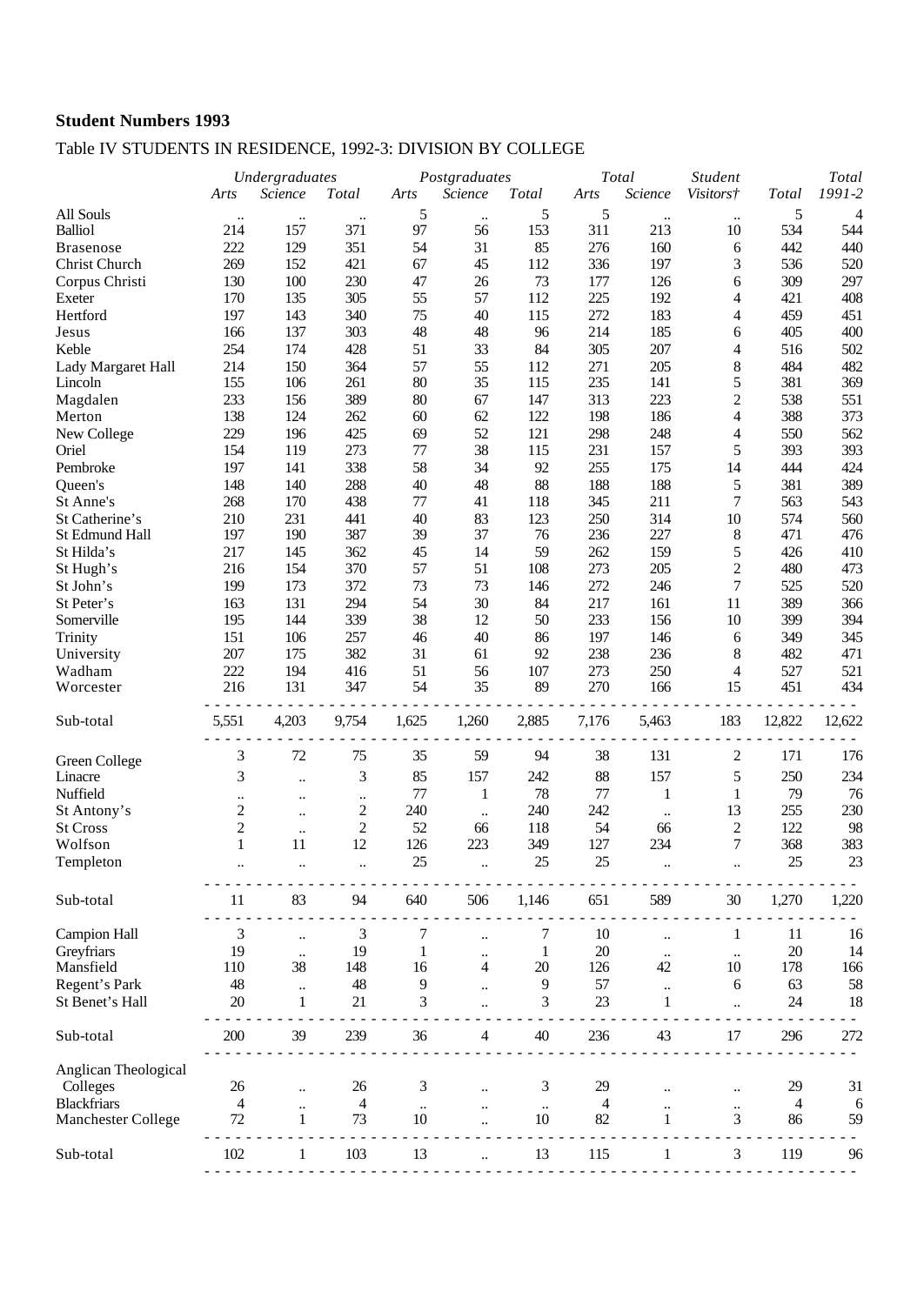Table IV (*continued*)

| Students on part-time<br>courses          | $\cdots$ | $\cdot$ | $\ddotsc$ | 58    | $\ddot{\phantom{a}}$ | 58    | 58    | $\ddotsc$ | $\ddotsc$ | 58     | 39     |
|-------------------------------------------|----------|---------|-----------|-------|----------------------|-------|-------|-----------|-----------|--------|--------|
| Total Students with<br>College Membership | 5,864    | 4,326   | 10,190    | 2,372 | 1.770                | 4.142 | 8.236 | 6.096     | 233       | 14.565 | 14.249 |

† Registered Visiting Students and those matriculated to study in the University otherwise than for a degree, diploma, or certificate of the University (see *Examination Decrees*, 1992, pp. 934-5, Ch. VIII, 1, § 5, cl. 6).

#### *Other non-matriculated Students*

|                                                              |                      | Undergraduates       |           |       | Postgraduates  |       |       | Total          | <i>Student</i>       |        | Total      |
|--------------------------------------------------------------|----------------------|----------------------|-----------|-------|----------------|-------|-------|----------------|----------------------|--------|------------|
|                                                              | Arts                 | <i>Science</i>       | Total     | Arts  | <i>Science</i> | Total | Arts  | Science        | <i>Visitors†</i>     | Total  | $1991 - 2$ |
| <b>Clinical Medicine Students</b><br>reading for the degrees |                      |                      |           |       |                |       |       |                |                      |        |            |
| of other universities                                        |                      |                      |           |       |                |       |       |                |                      |        |            |
| Special Diploma in                                           |                      |                      |           |       |                |       |       |                |                      |        |            |
| Education                                                    | $\ddotsc$            | $\ddotsc$            | $\ddotsc$ | 10    | $\ddotsc$      | 10    | 10    | $\ddotsc$      | $\ddot{\phantom{0}}$ | 10     | 33         |
| <b>Recognized Students</b>                                   | $\ddot{\phantom{a}}$ | $\ddot{\phantom{0}}$ | $\ddotsc$ | 15    | 4              | 19    | 15    | $\overline{4}$ |                      | 19     | 6          |
| Sub-total                                                    | $\ddotsc$            | $\ddotsc$            | $\ddotsc$ | 25    | $\overline{4}$ | 29    | 25    | $\overline{4}$ | $\ddot{\phantom{a}}$ | 29     | 39         |
| Grand total                                                  | 5,864                | 4,326                | 10,190    | 2,397 | 1,774          | 4,171 | 8,261 | 6,100          | 233                  | 14,594 | 14,288     |
|                                                              |                      |                      |           |       |                |       |       |                |                      |        |            |

*Note*: Due to migrations which have taken place in the meantime it is not possible to recalculate on the new basis the postgraduate element of the figures for last year at each college which would normally have been shown for comparison. This column will reappear next year.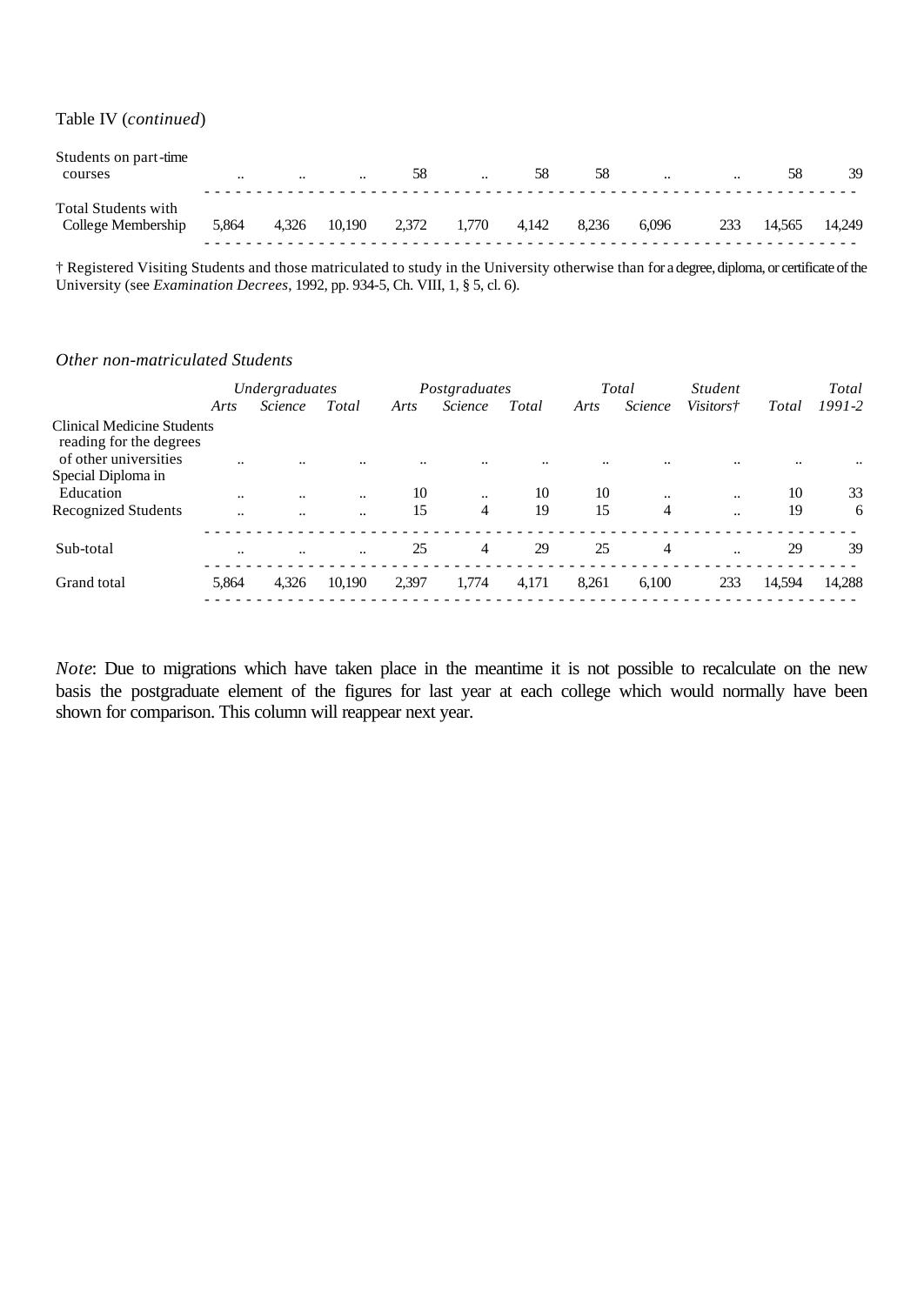### Table V NUMBER OF UNDERGRADUATES MATRICULATING TO READ FOR FIRST DEGREES

*Undergraduates reading for Honour Schools*

|      |                                          | MT 1951              | MT 1961   | <b>MT1971</b>        | <b>MT1981</b> | MT 1986   | MT 1988          | MT 1989              | <b>MT1990</b> | MT 1991   | MT 1992        |      |
|------|------------------------------------------|----------------------|-----------|----------------------|---------------|-----------|------------------|----------------------|---------------|-----------|----------------|------|
| (1)  | <b>Agricultural and Forest Sciences</b>  |                      |           |                      |               |           |                  |                      |               |           |                |      |
|      | (discontinued)                           | 29                   | 16        | 17                   | 28            | $\ddotsc$ | $\ddotsc$        |                      |               |           |                | (1)  |
| (2)  | Ancient and Modern History               |                      |           |                      | 10            | 16        | 16               | 8                    | 16            | 16        | $26\,$         | (2)  |
| (3)  | Archaeology and Anthropology             | $\ddotsc$            | $\ddotsc$ | $\cdot\cdot$         | $\cdot\cdot$  | $\ddotsc$ | $\cdots$         |                      |               |           | 14             | (3)  |
| (4)  | Biochemistry: Part I                     | $8\,$                | 18        | 53                   | 63            | 75        | 77               | 84                   | 76            | 75        | 76             | (4)  |
| (5)  | <b>Biological Sciences</b>               | $\ddot{\phantom{0}}$ | $\ddotsc$ | $\cdot$              | $\ddotsc$     | $\ddotsc$ | $\bullet\bullet$ |                      | 101           | 104       | 104            | (5)  |
| (6)  | Botany (discontinued)                    | $\overline{7}$       | 12        | 10                   | 14            | 11        | 15               | 10                   | $\cdots$      | $\cdots$  | $\ldots$       | (6)  |
| (7)  | Chemistry: Part I                        | 100                  | 176       | 187                  | 190           | 183       | 178              | 182                  | 172           | 181       | 185            | (7)  |
| (8)  | <b>Classics and English</b>              | $\ddotsc$            | $\ddotsc$ | $\ddotsc$            | $\ddotsc$     | $\ddotsc$ | 6                | 10                   | 9             | 10        | 9              | (8)  |
| (9)  | <b>Classics and Modern Languages</b>     |                      |           |                      | 8             | 17        | 18               | 16                   | 16            | 12        | 11             | (9)  |
| (10) | Engineering and Materials: Part I        |                      |           | $\ddot{\phantom{0}}$ | $\ldots$      | 15        | 16               | 9                    | 14            | 9         | $\overline{7}$ | (10) |
| (11) | Engineering and Computer Science: Part I |                      |           | $\ddotsc$            | $\ddotsc$     | 35        | $30\,$           | 19                   | 28            | 29        | 26             | (11) |
| (12) | Engineering and Economics (discontinued) | $\ddotsc$            | $\ddotsc$ | 21                   | 5             | 10        | $\ldots$         | $\ddot{\phantom{a}}$ | $\ddotsc$     |           | $\ddotsc$      | (12) |
| (13) | Engineering, Economics, and              |                      |           |                      |               |           |                  |                      |               |           |                |      |
|      | Management: Part I                       | $\bullet\bullet$     |           | $\ddotsc$            |               | 10        | 33               | 29                   | 31            | 34        | 33             | (13) |
| (14) | Engineering Science: Part I              | 16                   | 64        | 87                   | 136           | 88        | 104              | 111                  | 96            | 94        | 100            | (14) |
| (15) | English                                  | 176                  | 230       | 236                  | 292           | 260       | 260              | 269                  | 268           | 264       | 267            | (15) |
| (16) | <b>English and Modern Languages</b>      | $\ddot{\phantom{0}}$ | $\ddotsc$ | $\bullet\bullet$     | $\ddotsc$     | 15        | 16               | 22                   | 22            | 16        | 22             | (16) |
| (17) | <b>Experimental Psychology</b>           | $\ddot{\phantom{a}}$ | $\ddotsc$ |                      | 16            | 27        | 33               | 39                   | 44            | 42        | 38             | (17) |
| (18) | Geography                                | 47                   | 69        | 75                   | 94            | 88        | 102              | 96                   | 99            | 103       | 104            | (18) |
| (19) | Geology                                  | $\overline{2}$       | 25        | 27                   | 27            | 30        | 39               | 32                   | 32            | 31        | 26             | (19) |
| (20) | Human Sciences                           | $\ddot{\phantom{0}}$ | $\ldots$  | 13                   | 19            | 21        | 33               | 24                   | 26            | 32        | 32             | (20) |
| (21) | Jurisprudence                            | 183                  | 190       | 196                  | 252           | 253       | 257              | 261                  | 259           | 259       | 274            | (21) |
| (22) | Literae Humaniores                       | 132                  | 178       | 161                  | 148           | 153       | 144              | 135                  | 139           | 137       | 147            | (22) |
| (23) | Mathematics                              | 75                   | 115       | 181                  | 200           | 182       | 206              | 201                  | 190           | 189       | 183            | (23) |
| (24) | Mathematics and Computation              | $\ddotsc$            | $\ddotsc$ | $\ddotsc$            | $\ddotsc$     | 30        | 24               | 28                   | 37            | 29        | 34             | (24) |
| (25) | Mathematics and Philosophy               |                      | $\ddotsc$ | 12                   | 8             | 11        | 11               | 19                   | 15            | 16        | 25             | (25) |
| (26) | Metallurgy: Part I                       |                      | 10        | 16                   | 18            | 17        | 29               | 29                   | 26            | 25        | 28             | (26) |
| (27) | Metallurgy, Economics, and Management:   |                      |           |                      |               |           |                  |                      |               |           |                |      |
|      | Part I                                   |                      | $\ldots$  | $\ldots$             |               | 5         | $\ddotsc$        |                      | $\ddotsc$     | $\ddotsc$ | $\ldots$       | (27) |
| (28) | Modern History                           | 340                  | 313       | 291                  | 295           | 260       | 300              | 300                  | 299           | 300       | 285            | (28) |
| (29) | Modern History and Economics             |                      |           | 36                   | 22            | 21        | 12               | 14                   | 13            | 8         | 8              | (29) |
| (30) | Modern History and English               |                      |           | $\ddotsc$            | $\ddotsc$     | $\ddotsc$ | $\ddotsc$        | $\ddotsc$            |               | 11        | 12             | (30) |
| (31) | Modern History and Modern Languages      | $\ddotsc$            | $\ddotsc$ | 19                   | 22            | 15        | 22               | 19                   | 23            | 17        | 21             | (31) |
|      |                                          |                      |           |                      |               |           |                  |                      |               |           |                |      |